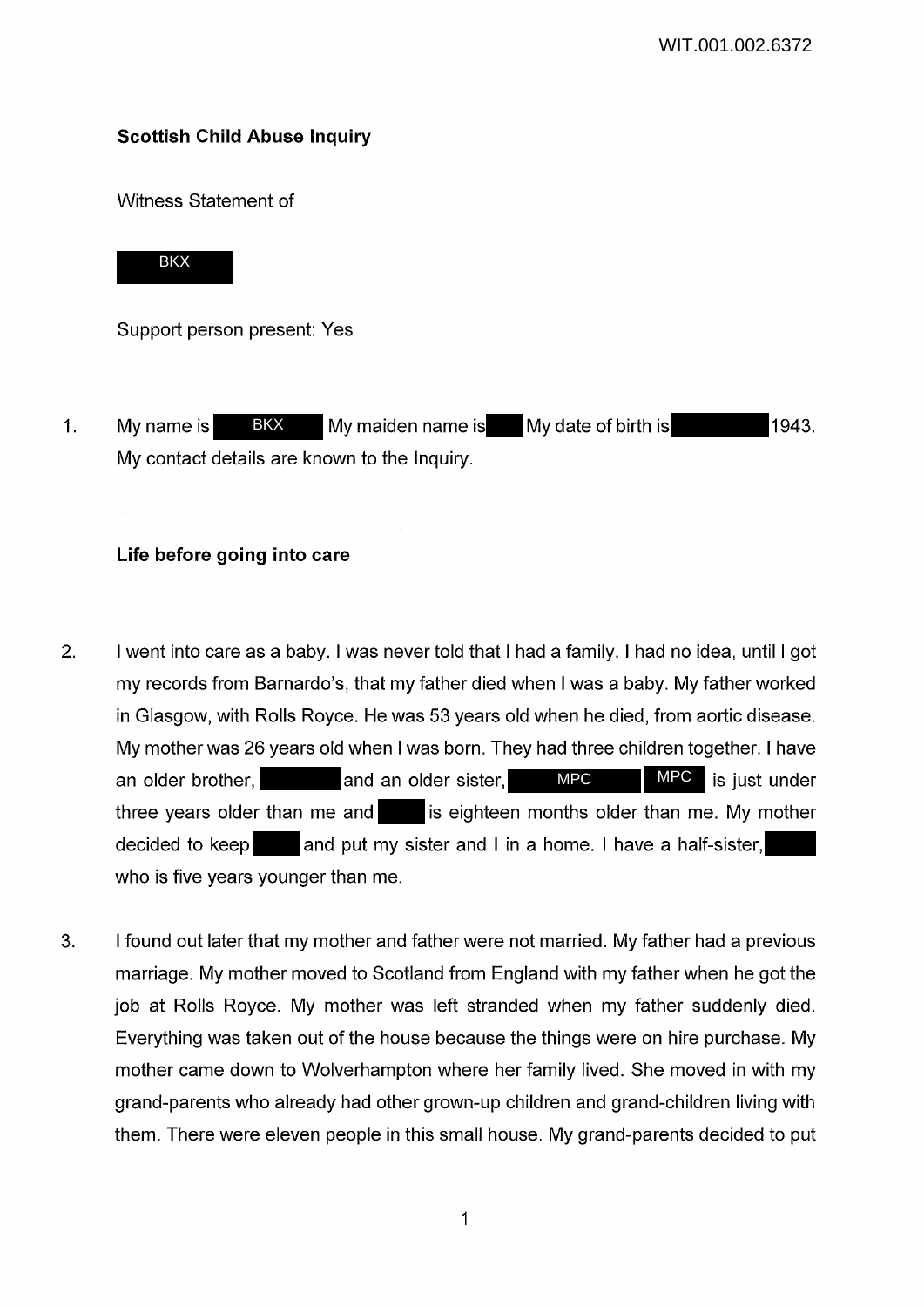the girls in a home, keep the boy. I don't know why we didn't go into care in Wolverhampton.

#### **Life in Care - Scotland**

### **Comlongon Castle, Dumfries**

- 4. Doctor Barnardo's kept babies at Comlongon Castle, until they were school age. For the first five or six years, MPC and I were both in Comlongon Castle but not together. I didn't know MPC then. I don't know whether MPC knew about me. I didn't know I had brother either. I stayed at Comlongon Castle until I was five years old, when I went to Glasclune, in North Berwick.
- 5. I have good memories of Comlongon Castle. When I went back there as an adult, it still looked the same as I remembered it. Comlongon Castle was beautiful. There was a balcony that the staff put all the babies' prams on, to get their bit of sunshine for the day.
- 6. My first memory is from when I was about three or four years old. I have funny memories, like stealing the gardeners hammer and throwing it in a bed of daffodils. I was a bit naughty. There were quite a few children, boys and girls.
- 7. There were always seven or eight ladies dressed up like nurses, with caps and an apron. Comlongon Castle was comfortable, I have no bad feelings about that stage of my life. There was nothing abusive that I can remember.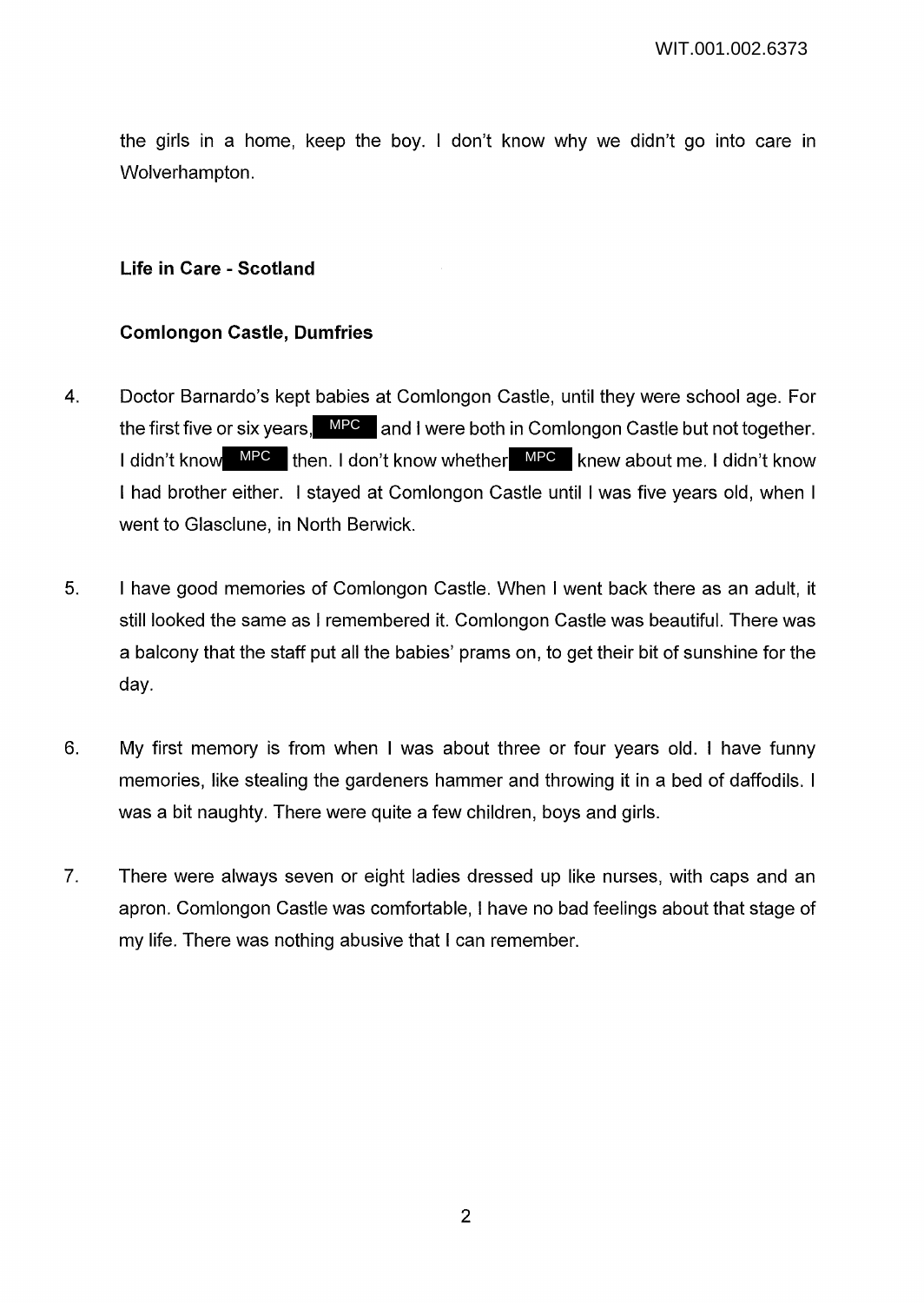# **Routine at Comlongon Castle**

## General Routine

- 8. We slept in big rooms, dormitories. I think it was girls in one dormitory and boys in another. Sometimes we shared beds, we were so tiny then. The routine was very rigid and regimented but not painful. You had to make your bed before breakfast. Then you'd have a bible reading. We shared baths.
- 9. The dining-room was big and had a beautiful fireplace, with a big mirror above it. The staff discovered a secret compartment behind the mirror. The staff asked us all to sit down, cross-legged on the floor, so we could see what they were going to find. There was beautiful bone china hidden in the secret compartment. I was quite fascinated by that.
- 10. The staff organised us to be ready for meals, they herded us into the dining-room. The food was wholesome, meat and three veg. Breakfast would be cereal and juice. I was fed well. No-one was forced to eat at that early stage, that came later on, at Glasclune.
- 11. We wore normal clothes and shoes, although they were hand-me-downs. There wasn't a uniform as such. There was a place where the staff would fit shoes to your feet.
- 12. We went on some outings and to a pantomime once. Games and activities would be planned. I had a little black metal pram I pushed around, a dolly and a three wheeler bike. Those things were shared with the other children. I didn't have any personal possessions. We played in the gardens or in the building, depending on the weather. There were books about to read and the staff would read stories. I learned to read later, at Glasclune.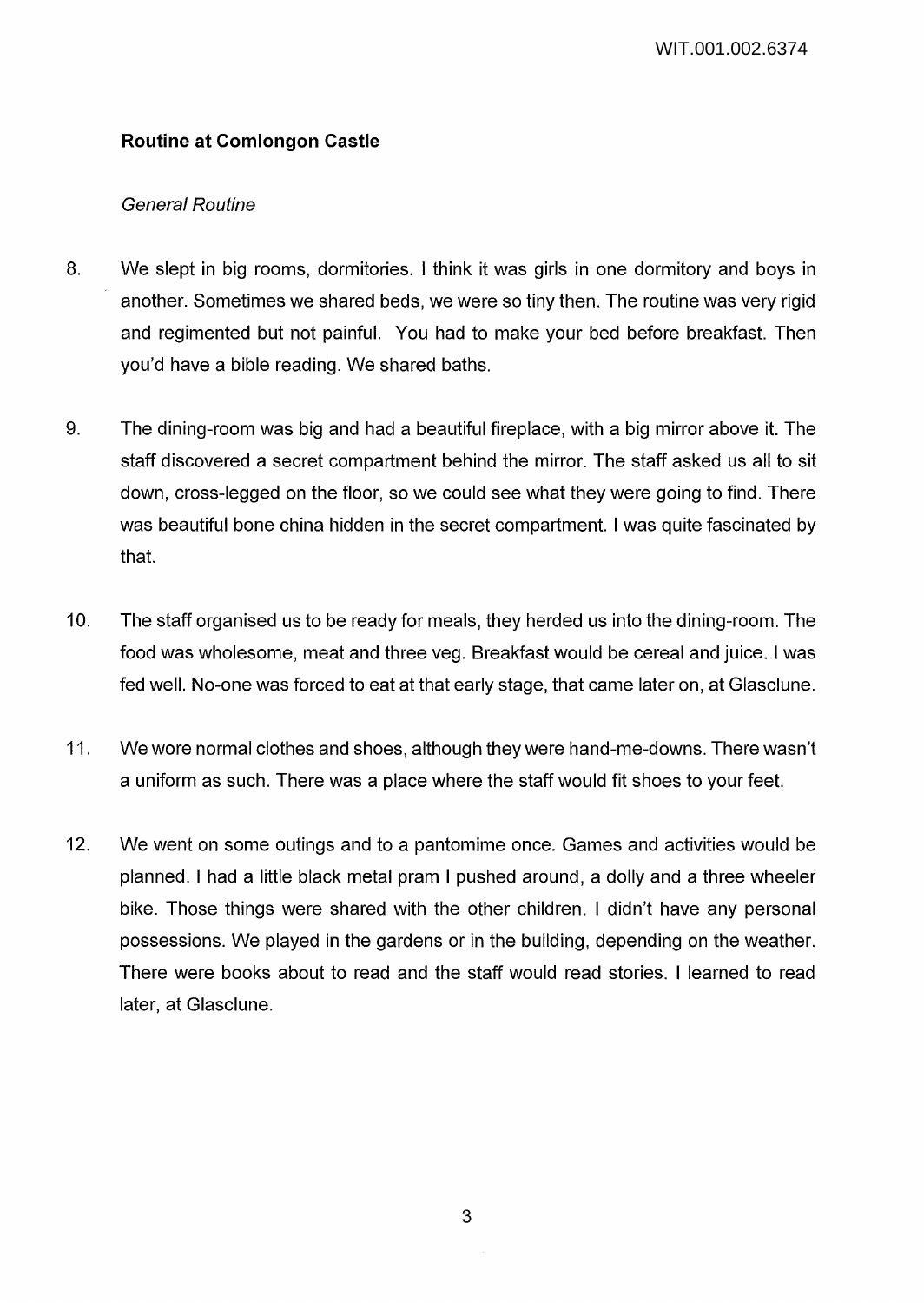- 13. There were prayers at meals and you always said Grace. We went to church on Sunday. The church was Presbyterian although I think Barnardo's is Church of England.
- 14. When I was about four years old, I went to hospital to have my tonsils out. I remember going into hospital very well. After the operation I was lying on my pillow saying that I wanted ice-cream. I got my ice-cream but I felt very sorry for myself. There was another child sharing the bed with me, at the other end of it.
- 15. I had bedwetting problems. I wasn't punished for it in Comlongon.

## **Leaving Comlongon Castle**

- 16. My sister, MPC was already at Glasclune, North Berwick when Doctor Barnardo's decided that I was old enough to go there. I didn't know I had a sister until Barnardo's were removing me from Comlongon Castle to Glasclune. The staff said to me that I was going to move to Glasclune. That didn't mean much to me. I protested bitterly that I didn't want to go and I cried. I had become secure where I was.
- 17. The staff said I would meet my sister, to encourage me. That didn't have a big impact on me. I didn't understand anything about sisters and brothers. It didn't mean anything to me, I was an individual little girl.

## **Glasclune, North Berwick, East Lothian**

18. Glasclune was a beautiful home. My first impression was walking through the front door of this mansion and seeing this beautiful hallway. The hallway was where we all used to congregate on special occasions, for Christmas and things. It was all oak panelling, I was impressed with that. I thought Glasclune was lovely.

4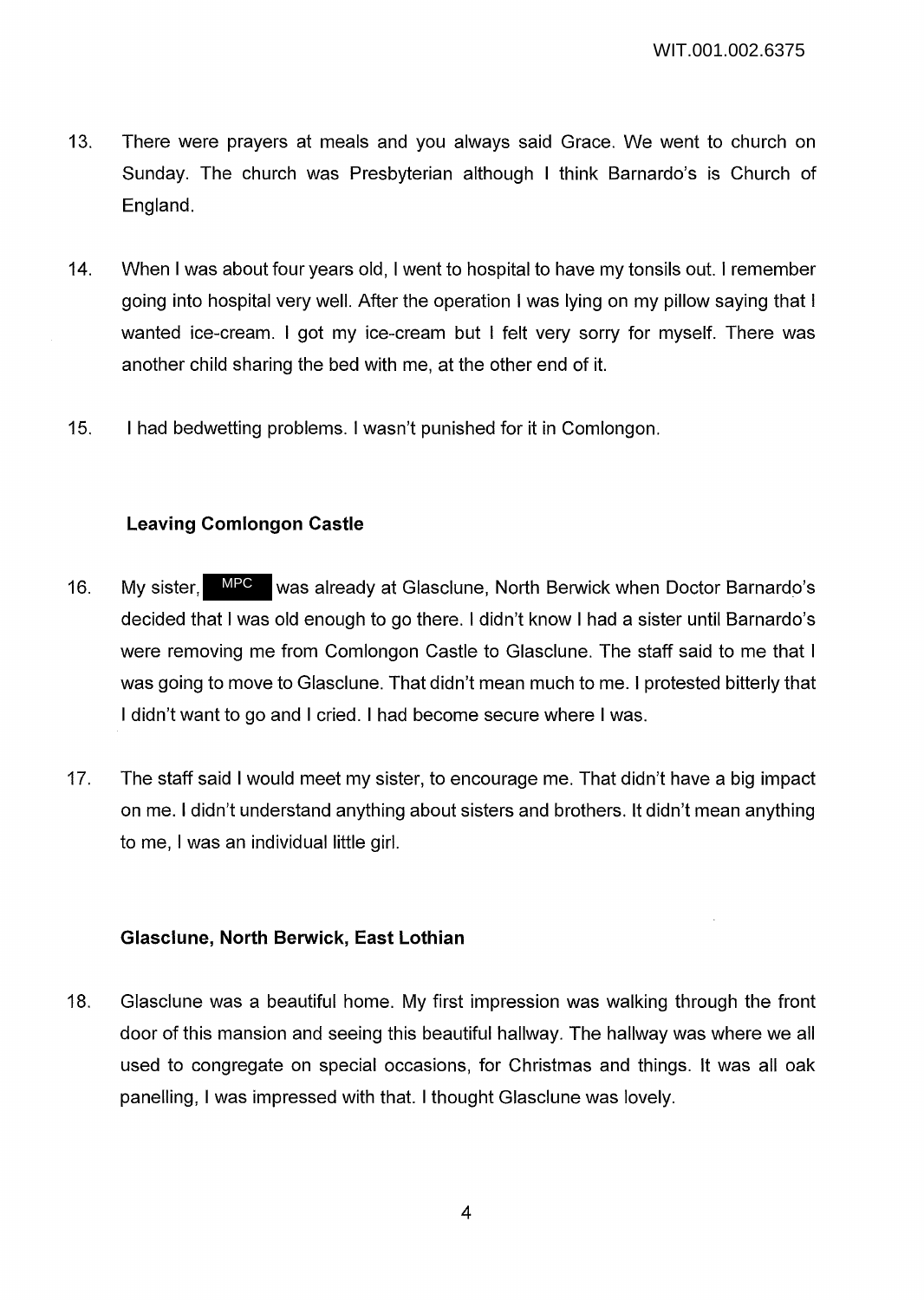- 19. As you walked into the hallway, to the right was the big dining-room and to the left was a play-room for the children and a downstairs bathroom and toilet. There was another room off the play-room where we sometimes went to play games. There were stairs up to the next floor, where the dormitories were. There were several big dormitories. The dormitories went in age groups. There were about seventy or eighty kids, boys and girls. There were several bathrooms.
- 20. My sister MPC and I didn't get on very well. MPC used to do things like throw salt in my eyes. I thought, if this is what having a sister was like, I didn't want to have a sister.
- 21. We was the matron in charge when I first arrived at Glasclune. I think she was at Glasclune on her own, I don't recall a husband. WRI wore a pin-stripe suit. She looked like a bulldog, that's what I always thought of her.  $\blacksquare$  looked elderly to me, maybe in her fifties.  $\frac{WH}{d}$  wasn't at Glasclune for too long, she left or retired a year or so after I went to Glasclune. MPI MPI MPI MPI
- 22. After  $\frac{MP}{P}$ , BDOSPO came to Glasclune. They were the Superintendents who ran the home. BDO/SPO were in their late thirties or forties. They had their own, separate apartment, on the second floor. I never saw very often. She was away somewhere else in the home doing things. **BDO/SPO** had two children, **had two children**, they were about my age. I got on quite well with **the set of the set of the set of the set of the set of the set of the set of the s** with us quite a lot, they were part of the crowd. They weren't special or treated differently. BDO/SPO BDO/SPO BDO/SPO MPI BDO/SPO
- 23. I think most of the staff lived in. There seemed to be a staff member for each group, all female. More than one member of staff dealt with me. There was always different staff around you. There was a Mrs Kenny who was there a lot. I can't remember the names of the other staff but I can remember their faces.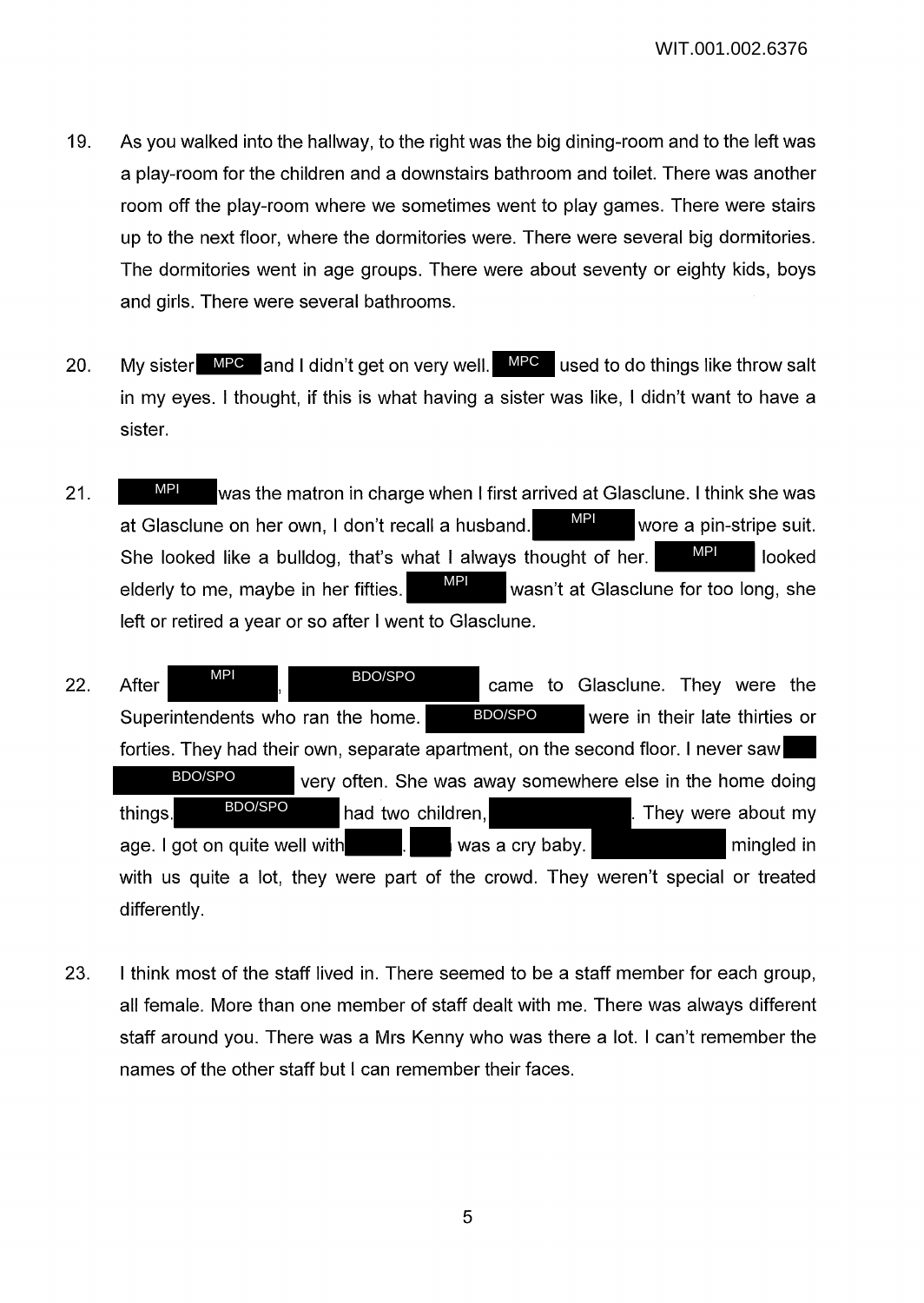24. My negative memories all begin in Glasclune. Glasclune was quite traumatic. I was terrified of the whole thing. There were no questions asked, I just did what I was told. The regime was very strict.

## **Routine at Glasclune, North Berwick**

## First day

25. I think staff from Glasclune came to pick me up from Comlongon Castle. When I arrived at Glasclune, it was quite overwhelming for me. I cried and said I didn't want to go into the home. It was when I went to Glasclune that I first got to really know my sister.  $MPC$  had a little pink plastic tea set that she shared with me.  $MPC$  offered me a cup of tea. That was my introduction to my sister. MPC didn't know me and she was being forced to look on me as her sister. The staff guided me and told me what I had to do. I met all the other children.

# Mornings and bedtime

- 26. We slept in dormitories. In the first dormitory I was in, there were about ten children in single beds, all girls. MPC was in a different dormitory, because of her age. A lady, one of the staff, would come in and say, "Good morning." We'd have to say, "Good morning" to whoever it was. You had to make your bed straight away. Then you went downstairs.
- 27. Downstairs was a huge eagle, bible stand. We would stand and stare at that, waiting for BDO/SPO to read us the bible. Then there were prayers. I would start to faint because I hadn't eaten. I needed to sit down and have breakfast. BDO/SPO
- 28. The older ones stayed up later than the younger ones. The younger ones were off to bed quite early. A staff member would be supervising. You didn't get a story read to you at night, the staff were too busy getting us off to bed. I imagine it was quite a handful, getting all those people in a dormitory settled.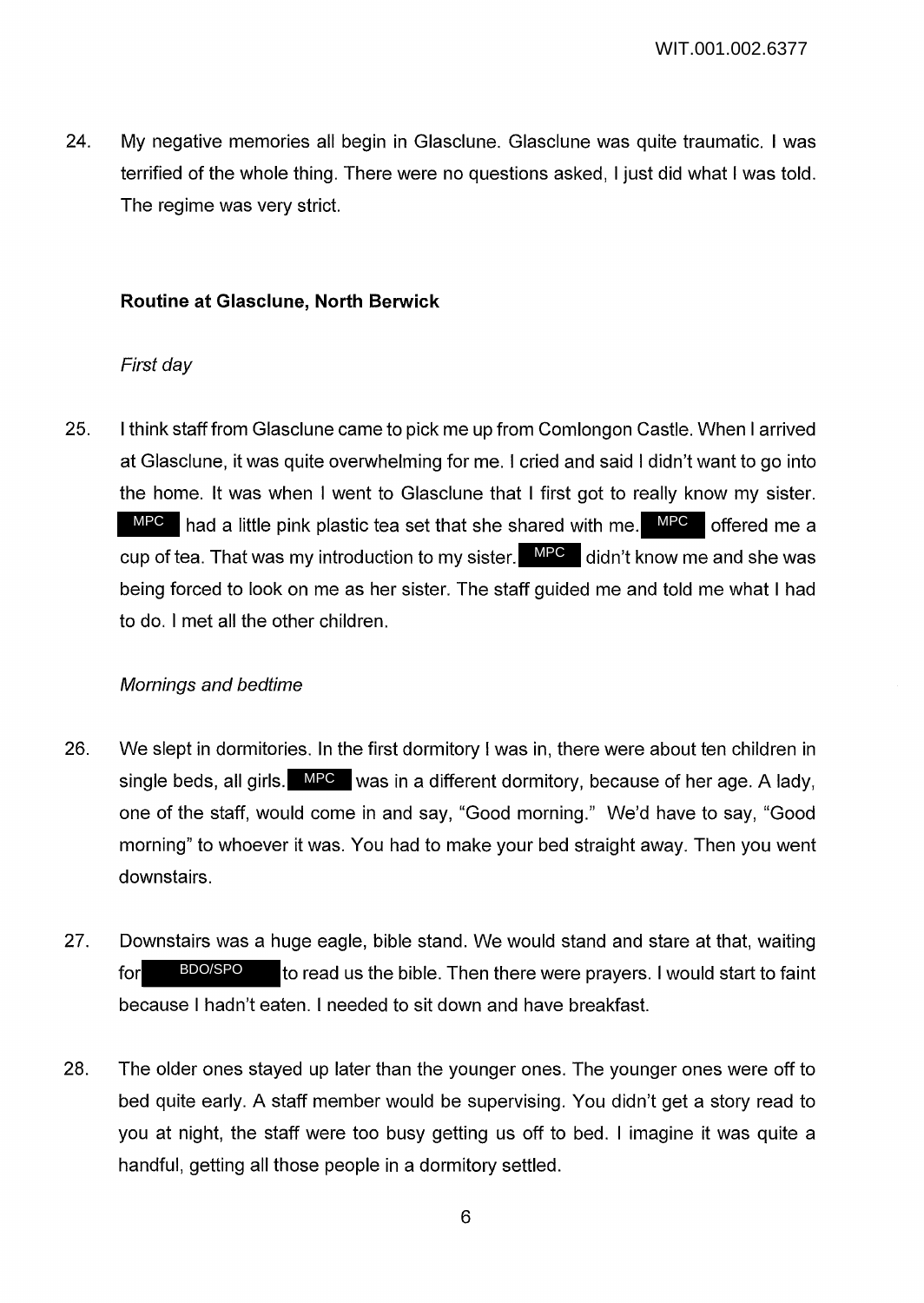29. There were several baths in the bathroom. We had a bath every day. We were kept clean. We had our own toothbrush and Gibb's pink toothpaste in a tin. I loved the smell of it.

# Mealtimes / Food

- 30. We all went into the same dining-room and had our tables to sit at. The food was brought to us. Breakfast was basic, a bit of cereal, porridge or toast and a drink. We had a cooked lunch at school. Dinner was quite reasonable, vegetables, mashed potatoes and meat. On Sunday afternoons, we had dripping on bread. It wasn't good for you but it was nice with salt and pepper on it.
- 31. Sometimes the staff made you sit there and eat the food, if there was something you didn't like. Sometimes you would vomit because you didn't like it. It's not a good thing, force-feeding anyone.

### Clothing / uniform

32. We had a school uniform, a black pleated tunic, white blouse, tie, white socks and black shoes. We had our own individual clothing in Glasclune. You had one special dress for special occasions. I had a blue taffeta dress. The clothes were alright. I don't think any of the clothes or footwear were new. You wore your clothes until you grew out of them. Our name was in the clothes. There was a huge room full of shoes. The only time I got taken out to go clothes shopping was when I was leaving England to come to Australia. The staff took us to a place to get everything new.

### **School**

33. Starting school was daunting. I had to meet new people at school as well. The school was a public primary school, North Berwick Junior Primary. There were things about school I enjoyed. I was average at school, from my school reports.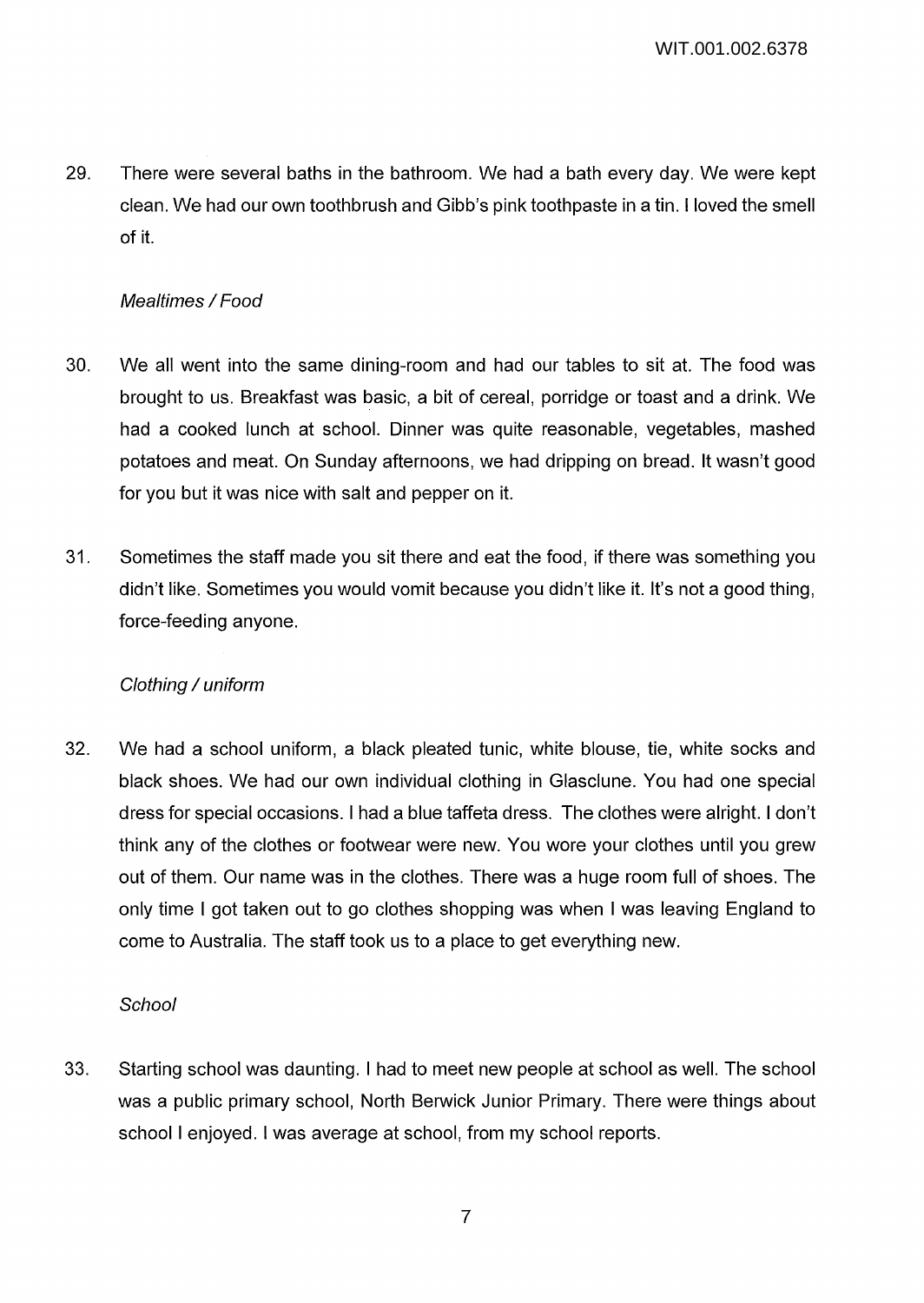- 34. The children from Glasclune were teased mercilessly. We were called the 'Banana Kids' because we were Barnardo's. We were made to feel we were a bit different to everyone else at school.
- 35. There were always punishments at school, like if you had words with the child next to you or in the playground. You would have to hold your hands out, one on top of the other with the palms up, and be hit on the palms of your hand with the two-tongued leather strap. That happened at an early age. I didn't like the headmistress, she was the one who gave me the strap. The headmistress was brutal.

## Leisure time/Trips / Holidays

- 36. I liked reading, playing games and the high jump. There were books at Glasclune and you could sit by the window and read. I played dollies. We nicked fruit from the orchard. We were children, we did naughty things just because we could. I remember there were girls around me a lot of the time. The boys were kept separate.
- 37. There were some lovely times at the beach in North Berwick. We had swimming lessons and went swimming, during the course of the year. We went to the pantomime in Edinburgh. We went ice-skating, that was such a thrill. There were always a few activities.
- 38. From the age of nine, until I went to Australia, MPC and I went on holidays with a couple called and We called Aunt and Uncle **and** were in their late thirties or forties. They would take MPC and I out of Glasclune. They were in Stranraer. They met us somewhere halfway, Glasgow or somewhere. We went there every holiday. **All and the vere** really nice. They had no children when  $\blacksquare$  and I went there. Later, they adopted a boy, **I** never met because, by then, we were getting ready to come to Australia.
- 39.  $\blacksquare$  was a big, rosy-cheeked farmer.  $\blacksquare$  and I used to tickle him because he didn't like being tickled. It was an innocent thing to do. Was always giggling and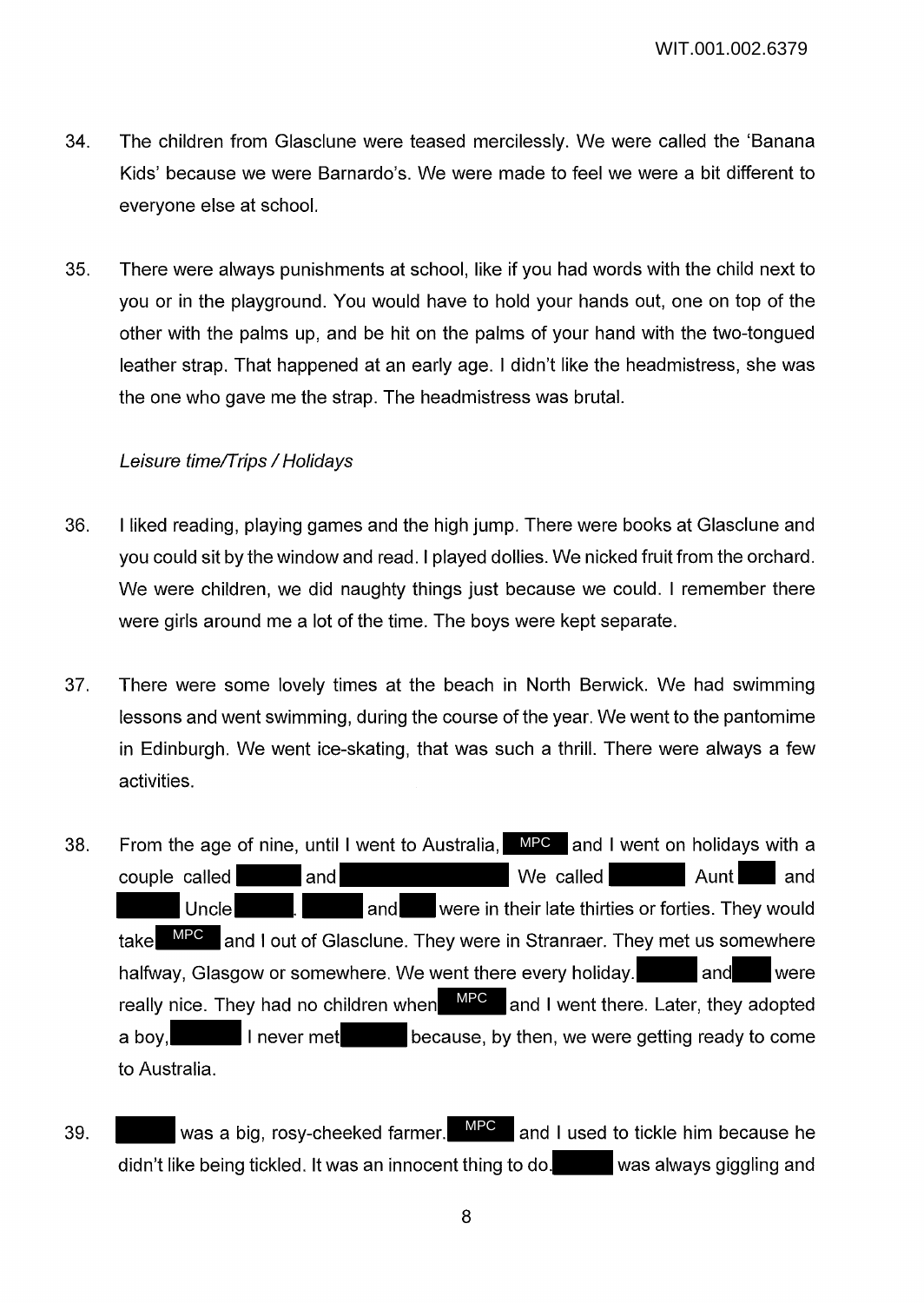carrying on over that. We went to a few Highland Gatherings. Aunt was especially nice. I didn't like coming back home, to Glasclune.

#### Birthdays and Christmas

- 40. Christmas is one of my few happy memories of Glasclune. Christmas was exciting. You always had a stocking on the end of your bed in the morning, when you woke up. In the stocking were walnuts, apple, mandarin and some sweets. There was the most beautiful Christmas tree in the hall.
- 41. You were allowed to make a short Christmas list of what you would like. I always said a stamp album and a fountain pen. They were the main things I wanted. I got them. I got a beautiful doll which was used in the Nativity play. These things were for me to keep. There was a gift for each child on the Christmas tree. A lot of donations were gifted to the home. We had a nice Christmas dinner.
- 42. On your birthday, you always had a cake and everyone sang 'Happy Birthday'. You got a gift.
- 43. At Halloween, we scraped out the orange pumpkins and put a candle in it.

#### **Healthcare**

- 44. Judging by my health records, Barnardo's was very particular about healthcare. There were regular check-ups for everything. A doctor came to the home to examine us. I had bronchitis a lot and I was always being checked for that. Once, when I was about eight or nine years old, I burned myself with an iron. I stupidly put the iron up to my jumper and it burnt through to the skin. It wasn't serious but I had to have the doctor look at it. We went to the dentist regularly.
- 45. We were out on a Sunday walk and I broke my ankle running down a hill. The staff didn't believe I'd done much to it, so they were twisting my ankle this way and that. I was screaming with pain. The staff checked my ankle later in the afternoon and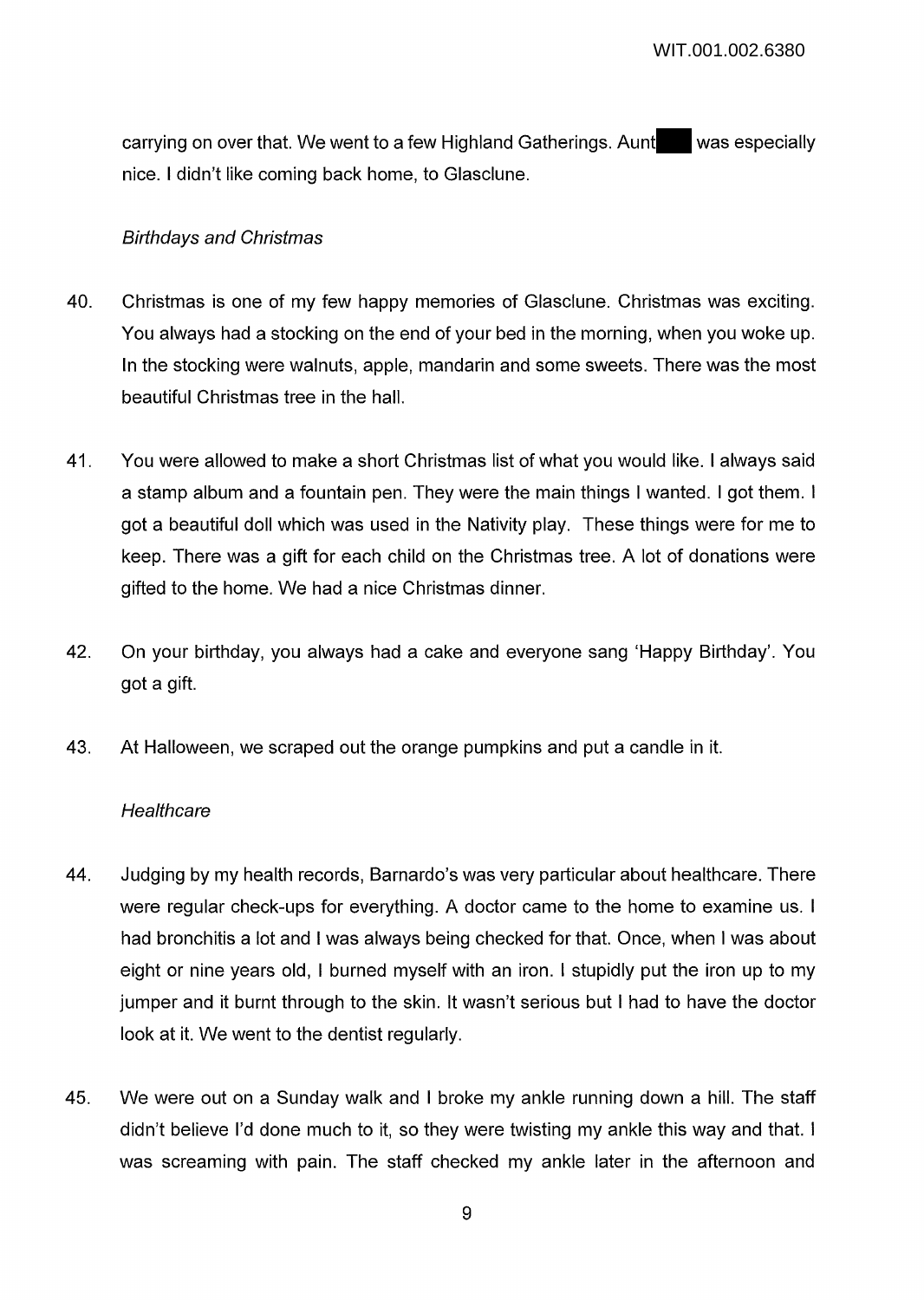realised that it was swollen up, like a football. I went to hospital in Edinburgh and my leg was put in a cast. I was in hospital and then I got the mumps.

#### Religious Instruction

46. There were prayers at meals. We went to church on Sundays. At Christmas time we went to church twice, in the morning and in the evening. We had smarter clothes and polished shoes for church.

#### Chores

47. There were a lot of baths to clean and I did a lot of cleaning of baths. I think I was too young to be cleaning baths. I cleaned hand basins. We did all the cleaning, sometimes in the morning. I polished shoes. There were eternal inspections of everything, by the staff. If you didn't do the cleaning right, you did it all again. I learned quickly in life to make sure I did it right the first time.

### Bed Wetting

- 48. The staff didn't have much tolerance for bed wetting and you were always punished. You were made to feel really bad for doing it. Once, when BDO/SPO were running the home, the matron in charge of the dormitory tied my knickers around my face. The matron left me sitting there, on a chair in the middle of the dormitory. It seemed like ages that I sat there, a couple of hours, probably more. I don't know the lady's name. I was quite young at the time and hadn't been at Glasclune that long. The bedwetting went on for a few years. I was wetting my bed from five to eight years of age. There were other children who wet themselves. BDO/SPO
- 49. When I was eight or nine years old, I was given a bluebird of happiness brooch for my birthday from Barnardo's. I thought the brooch was beautiful. I wet myself and the staff took the brooch off me. I never got it back.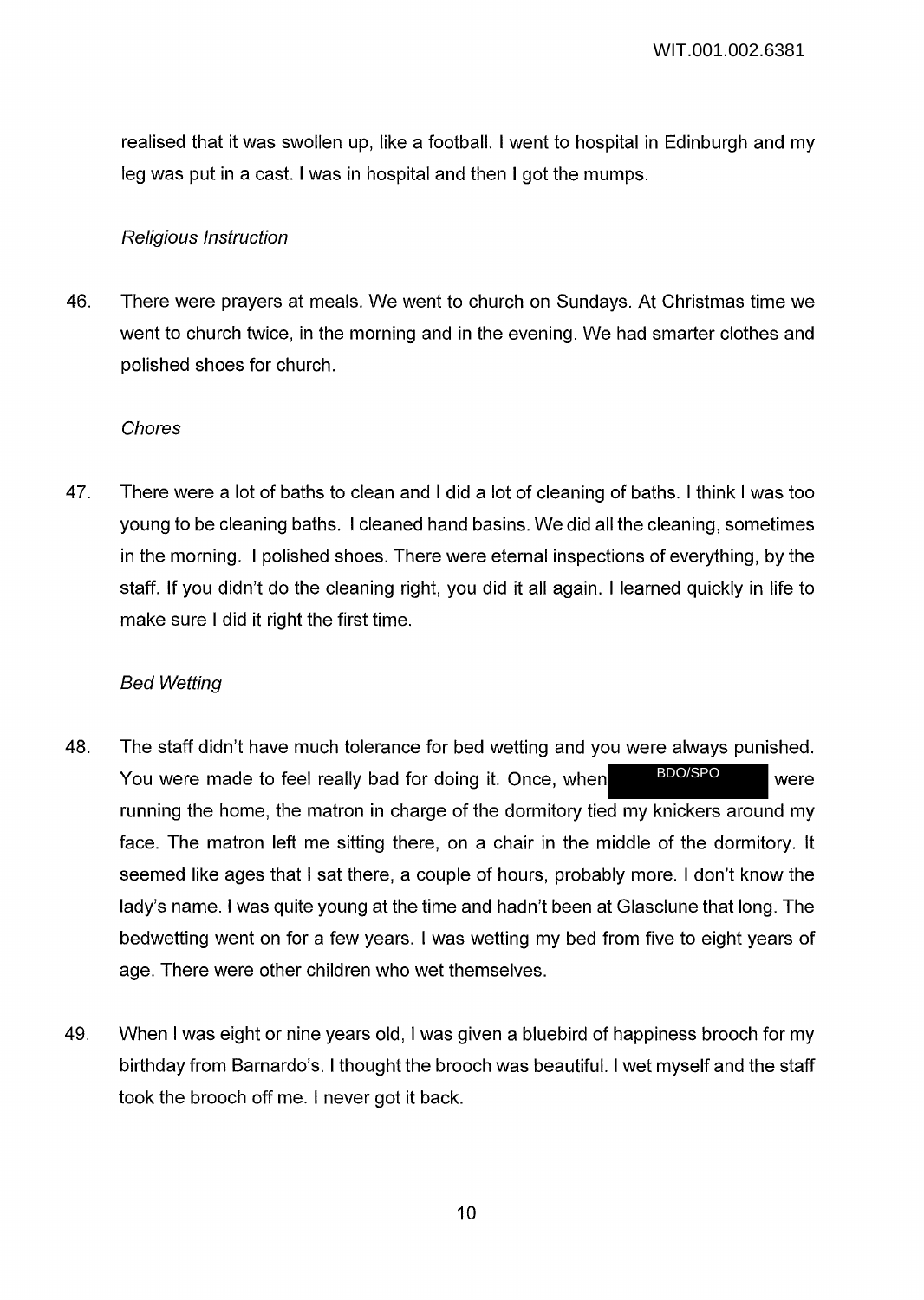#### **Discipline**

- 50. I was always being punished for something or another. I was quite mischievous and I can remember all the mischievous things I did. We walked past the kitchen which was a big, old-fashioned kitchen with a stone floor. We saw a loaf of bread on a board, with a knife. We went in and nicked a slice off it and ran for our lives.
- 51. Our dormitory was near BDO/SPO apartment. BDO/SPO stored all their biscuits and things in a cupboard. We found a key for  $\mathbb{B}^{DO/SPO}$  cupboard on the floor, near our dormitory. I got the key, opened the cupboard and got this tin of biscuits out. I took the tin all the way downstairs, out of the home, into the back garden and up to the treehouse, with a baby's blanket over it. A whole heap of us munched the biscuits in the dormitory as well. We left evidence everywhere, crumbs. We got punished for that. We had to stand against the wall outside the dormitory, for quite some time. It wasn't a horrendous crime. BDO/SPO BDO/SPO BDO/SPO
- 52. Sometimes I'd be physically punished by Mr BDO because I hadn't done my chores right, usually by being hit with the ruler. Mr  $\overline{BDO}$  hit me on the knuckles, three times on both hands. I hurt. I was crying.

#### **Abuse at Glasclune, North Berwick**

53. Miss MPI beat me on one occasion. When I had broken my ankle and had the mumps, I was isolated in a dormitory. I was the only one in there. The coal fire was going. I had a brown and white checked apron. When you're stuck on your own for all these hours at a time, you want to be doing something. I decided to wave the apron in front of the coal fire. It caught fire, just as the matron, Miss **WPL**, walked past. Miss MPI came in and asked what I was doing. I sat on the floor, cried my eyes out and wet myself, in fear. Miss **API** enjoyed seeing me fearful. I was fearful of what she was going to do to me. Miss **MPI** punished me severely for that, even though I had a sore ankle and mumps. Miss **WPL** whipped me hard on the bum, quite a few times, with some sort of stick. It hurt.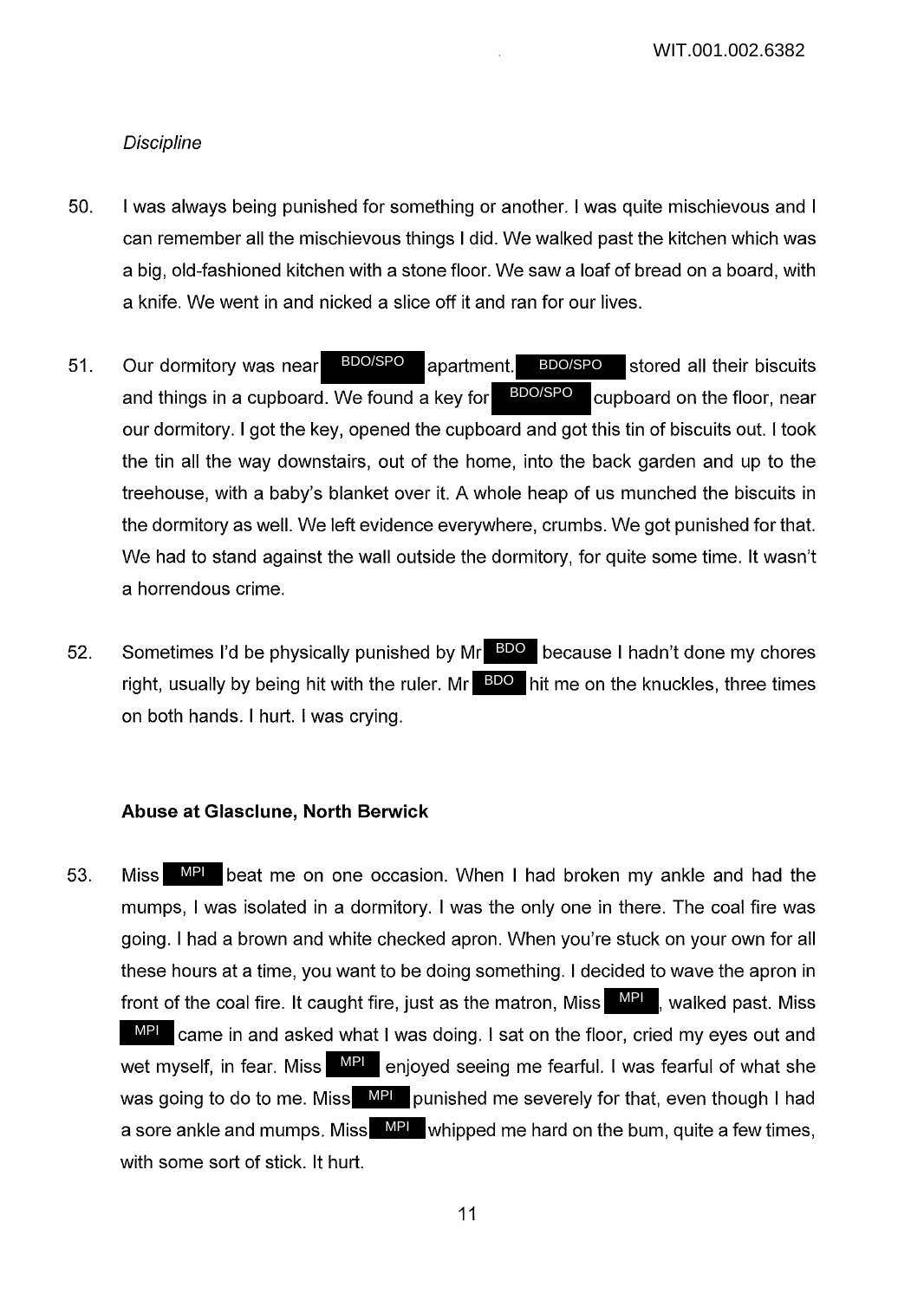- 54. When BDO/SPO took over, it was Mr BDO who beat me. He would take me to the second room on the left, in the foyer area, where we played games. Mr BDO hit me a lot with a ruler and with a leather strap, three on each hand. Mr**e BDO** hit me on a regular basis, there was always something wrong. He derived a lot of pleasure from that. Other children got punished as well.
- 55. I can't even remember what I had done wrong but I was hauled into the bathroom by Mr BDO I was made to strip and bend over a bath. Mr BDO hit me with the back of a brush on my bottom. There were just the two of us in the bathroom. I was nine or ten years old. I was terrified because I didn't know why I was being punished. I was so fearful, thinking, what have I done?
- 56. Mr BDO was always caressing the teenage girls who were developing breasts, myself included. I was eleven to twelve years old. He would come up behind you and his hands would be around and over your breast area, feeling your nipples. I saw Mr BDO do it to other girls. He would do it in the foyer where everyone was mingling. Mr did that on a regular basis, when the opportunity arose. I was too frightened to say anything and who do you say it to? You know it's not right. You live in fear in places like Glasclune because the staff are the ones in charge, they give out the punishment. How do you turn to someone like that, confess that you're worried and don't like what they're doing? I don't recall anyone at Glasclune ever asking me anything. The girls didn't talk about what Mr**e <sup>BDO</sup> was doing. We were all too fearful**. People like Mr BDO prey on that. BDO

Abuse whilst on holiday at the in Stranraer

57. My Aunt had a relative, I assume he was her brother, we were asked to call him Uncle BKU He seemed old to me. I can still vaguely see him in my mind. Uncle <sup>BKU</sup> didn't live with Aunt **he lived a few miles away, on a farm. From when I was nine** years old until I was twelve years old, Uncle BKU would take MPC and I into the fields. Uncle BKU would sit on the brick wall, sit me on his lap and put his hands up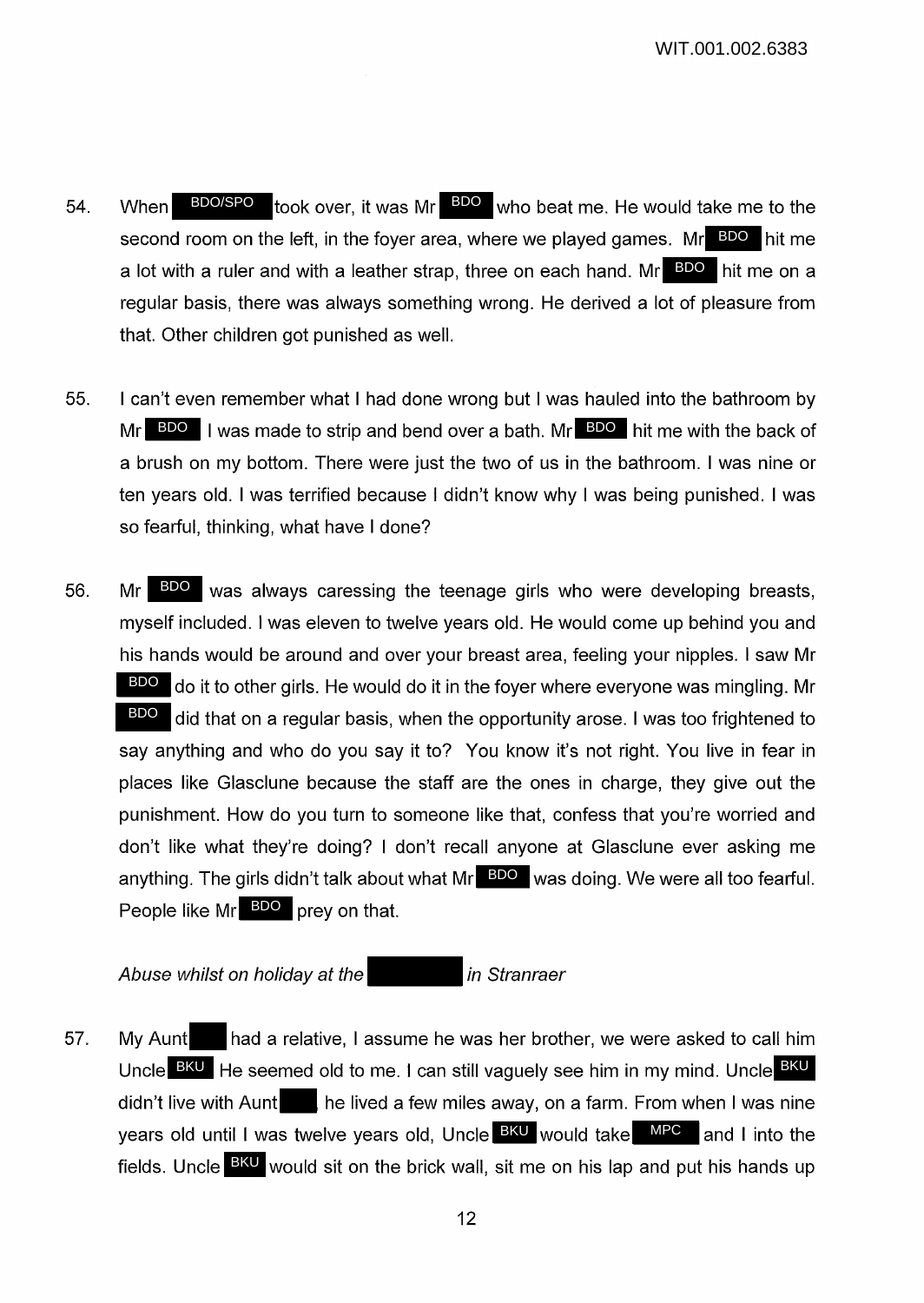my knickers. On every occasion we went to Stranraer, if we were to meet up with Uncle BKU this would happen. It happened more than once or twice or three times.

- 58. Uncle  $B KU$  did this to  $MPC$  too. It was many years later that it suddenly came out, between my sister and I, that we'd both experienced it. MPC was with me when I was on Uncle BKU lap but we never discussed it at that time.
- 59. I was so innocent. Something in your brain says, is this right or wrong? You question it. I was confused. You realise when you get older it was wrong. How does a young girl approach an adult and say, "This happened to me today"? I always lived in fear of being punished. I don't think anyone would have believed me anyway. Now I realise how wrong that was.

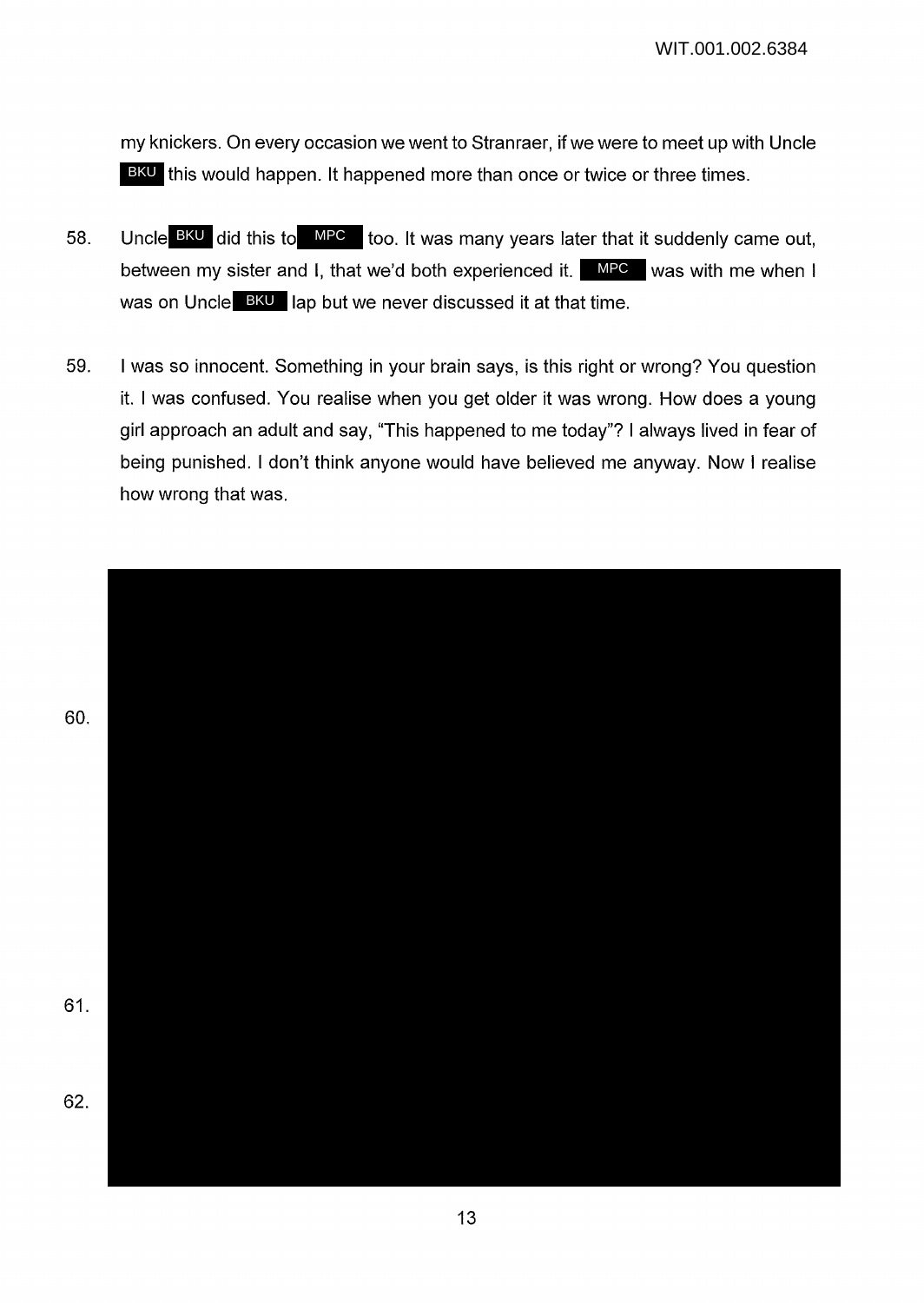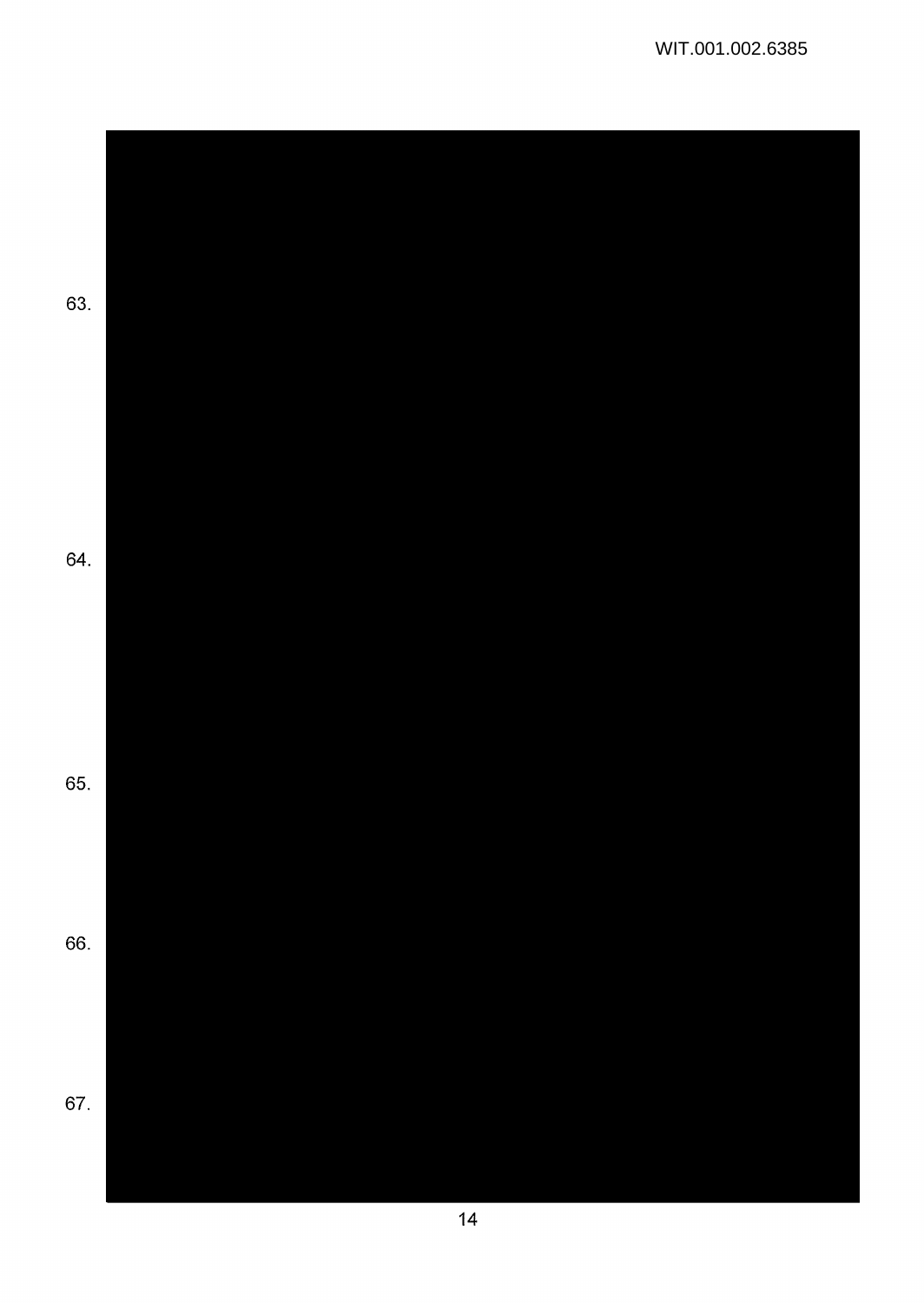

 $\sim$   $\sim$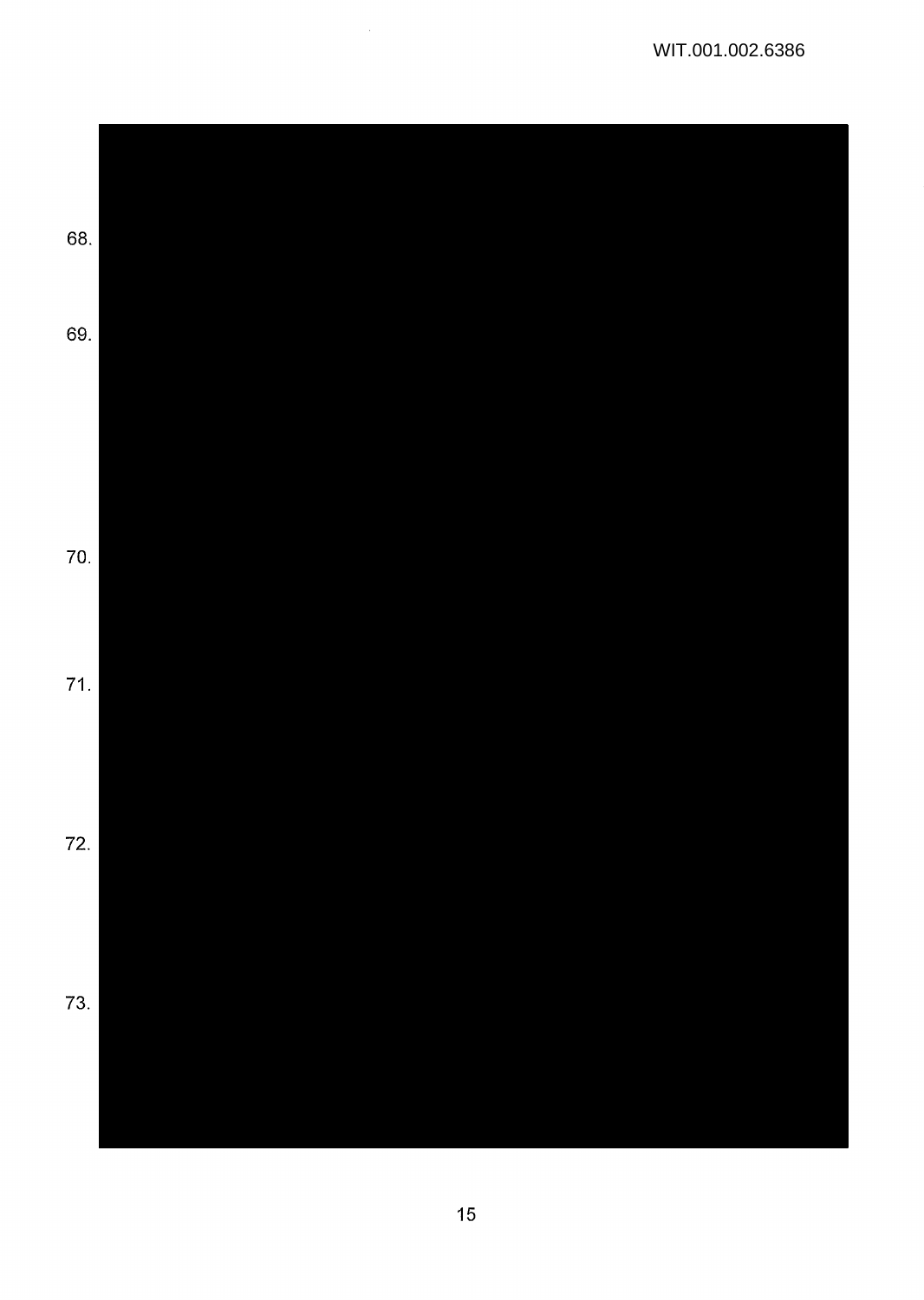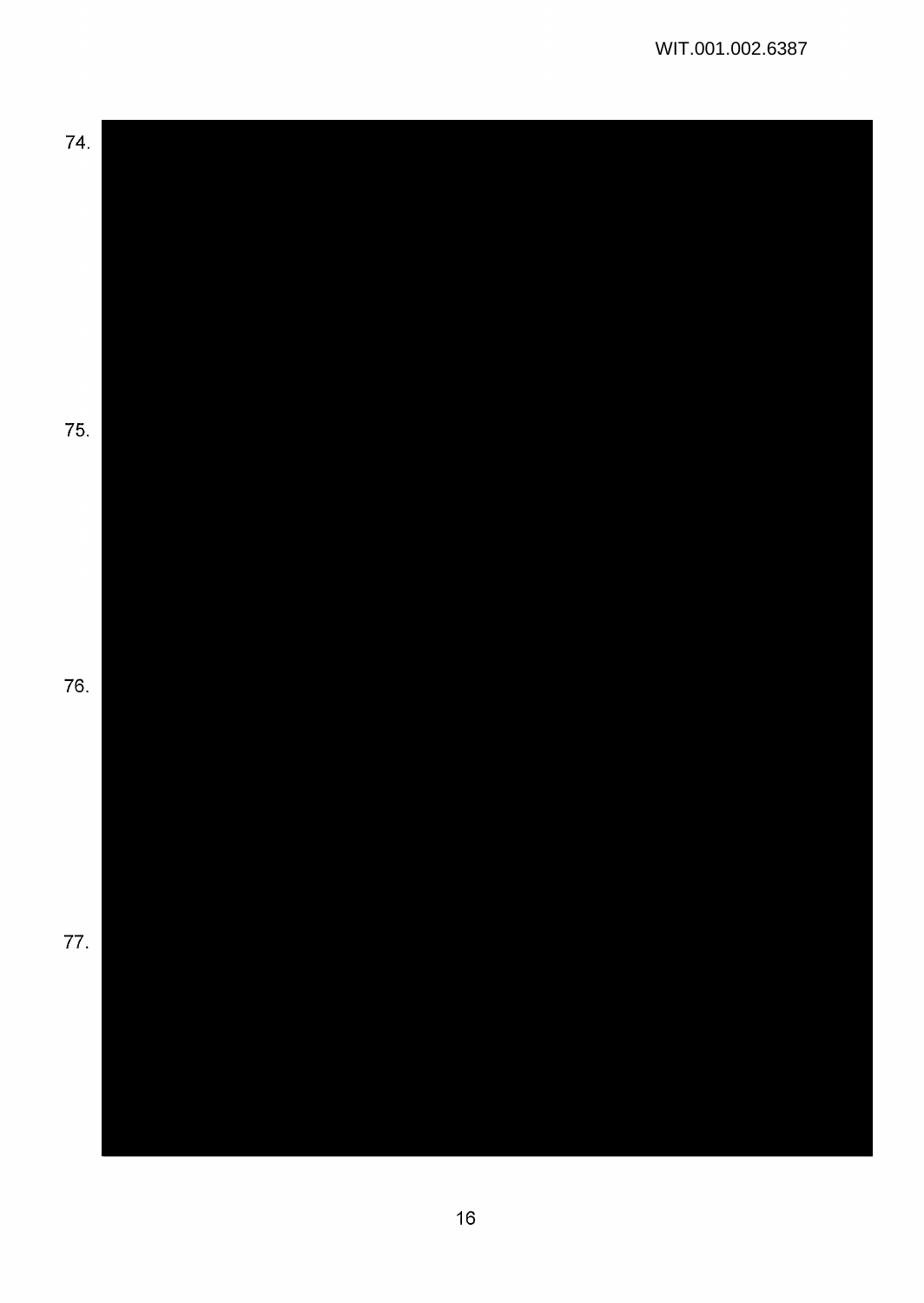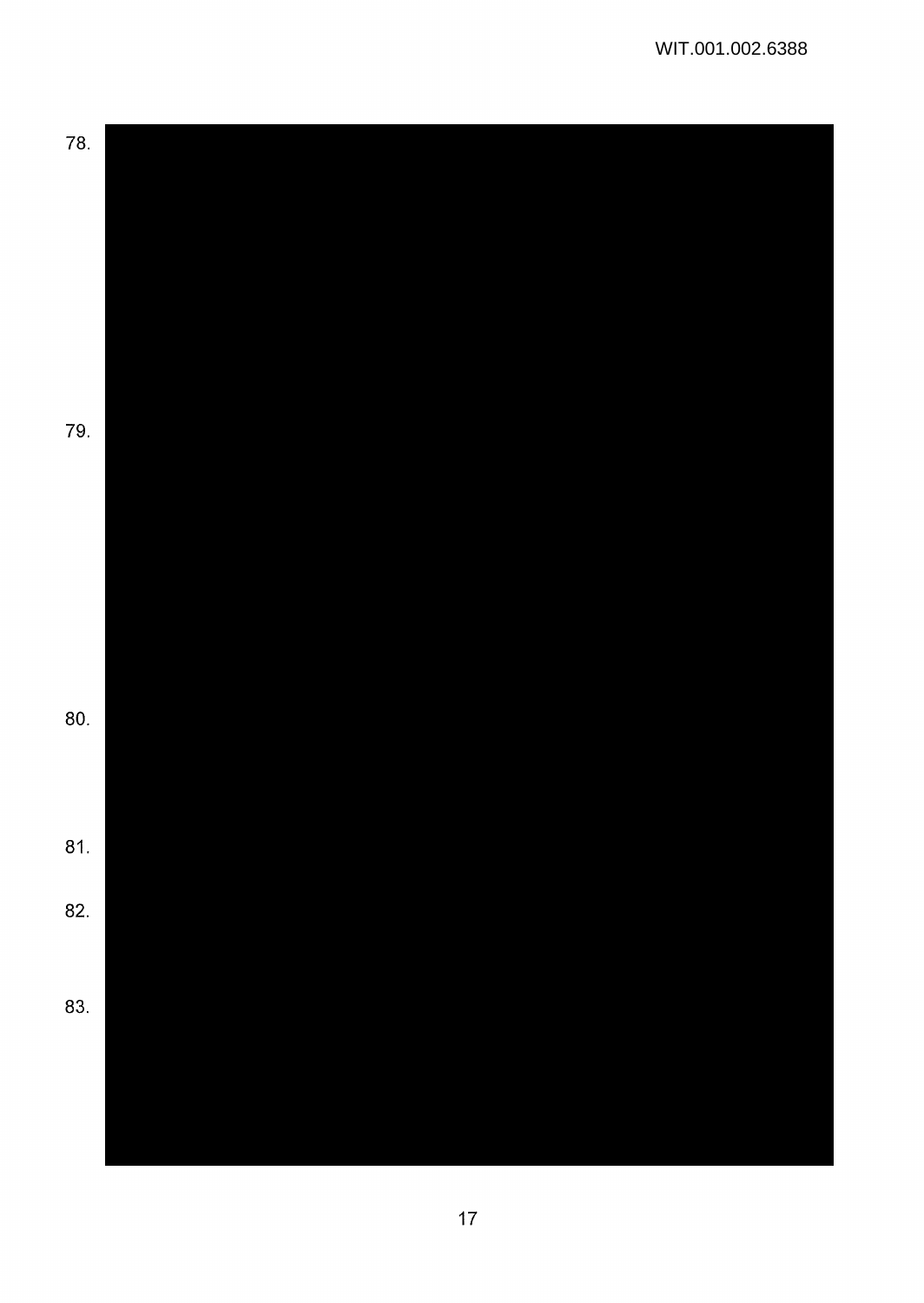| 84. |  |  |  |
|-----|--|--|--|
|     |  |  |  |
| 85. |  |  |  |
|     |  |  |  |
|     |  |  |  |
| 86. |  |  |  |
|     |  |  |  |
|     |  |  |  |
| 87. |  |  |  |
|     |  |  |  |
|     |  |  |  |
| 88. |  |  |  |
|     |  |  |  |
| 89. |  |  |  |
|     |  |  |  |
| 90. |  |  |  |
|     |  |  |  |
|     |  |  |  |
|     |  |  |  |
| 91. |  |  |  |
|     |  |  |  |
|     |  |  |  |
|     |  |  |  |
| 92. |  |  |  |
|     |  |  |  |
|     |  |  |  |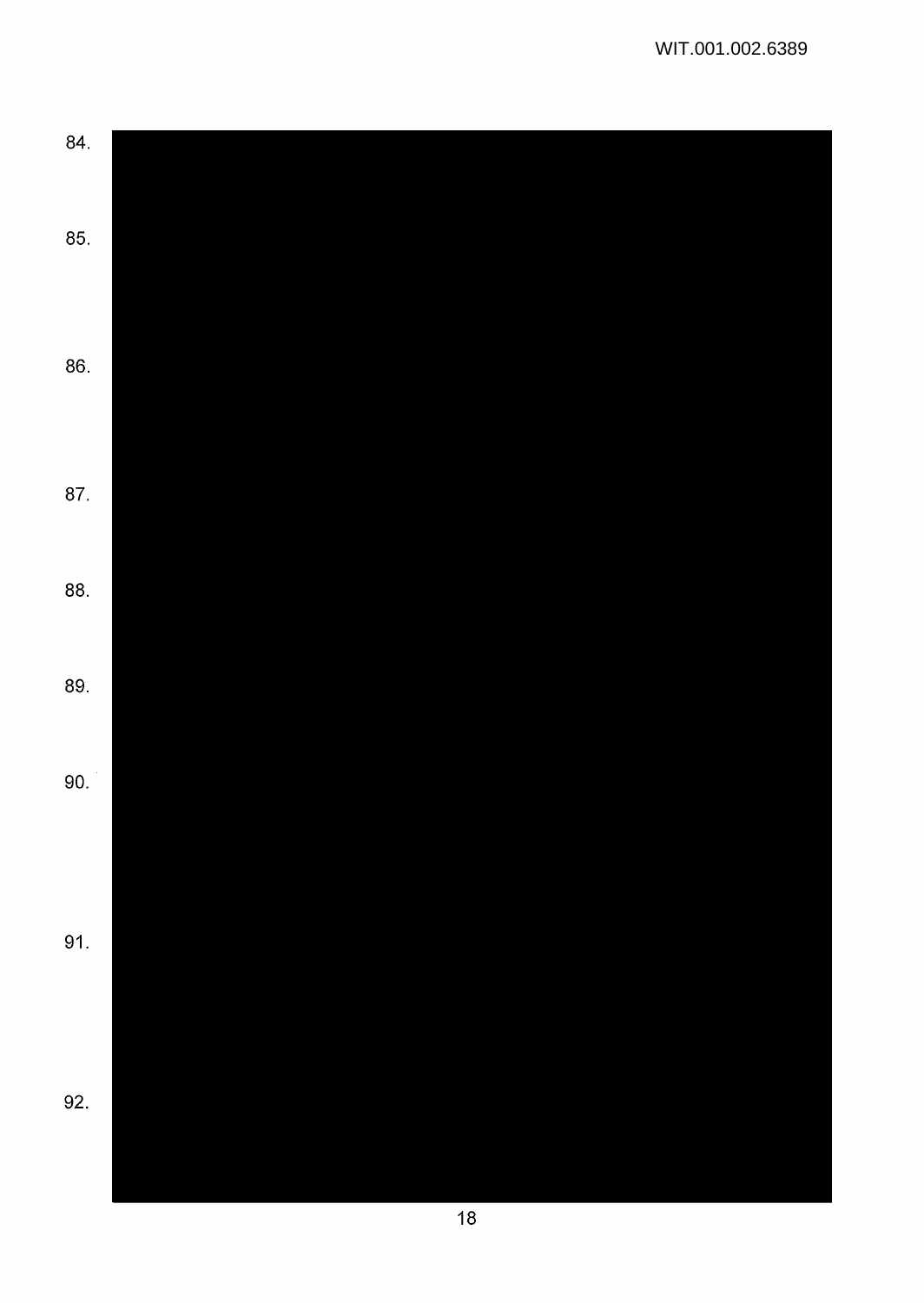93. 94. 95. 96.

 $\bar{\beta}$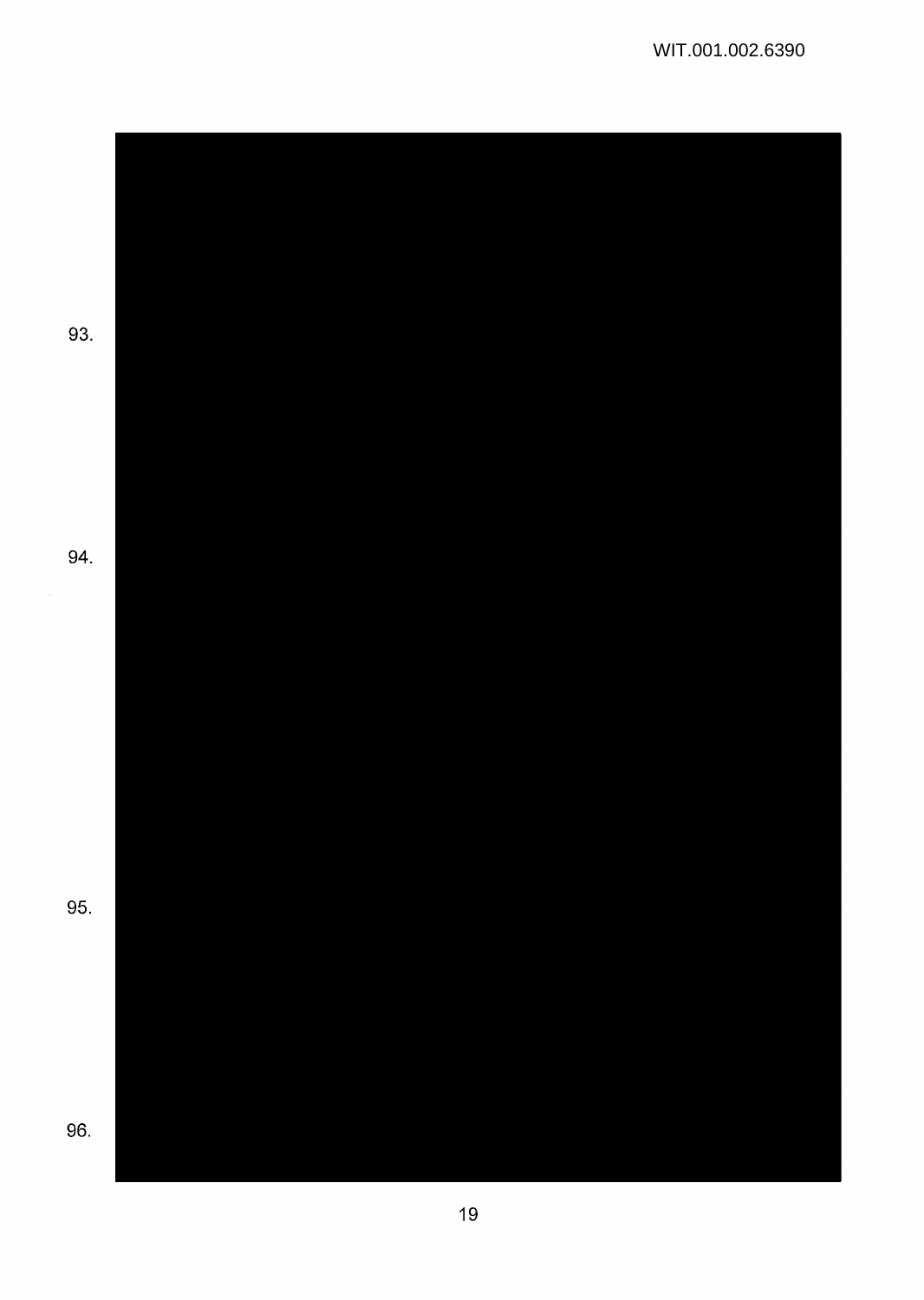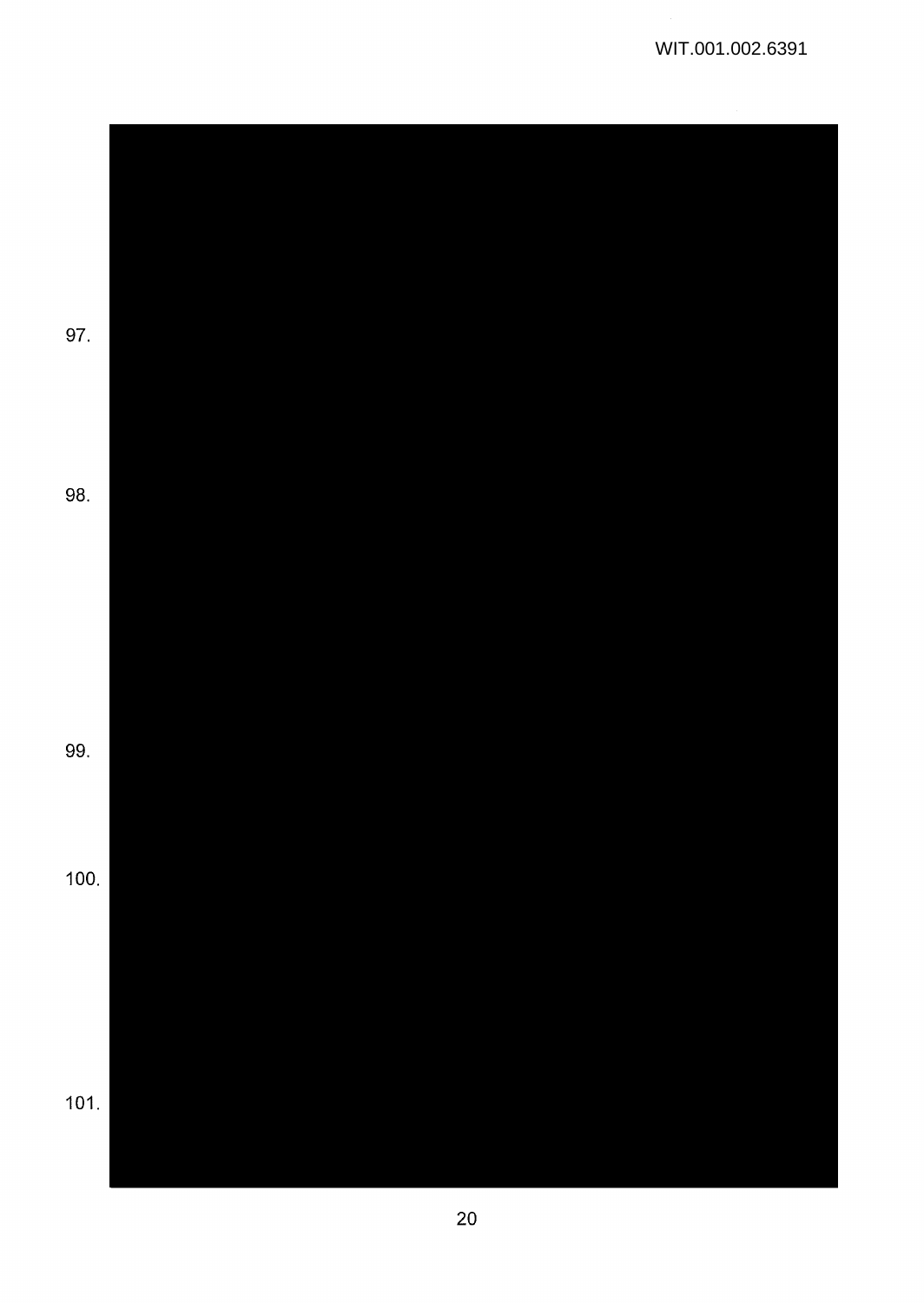

## **Impact**

105. MPC and I didn't know each other at Glasclune and we didn't get on at first. I didn't like  $\blacksquare^{\text{MPC}}$  and she didn't like me. We were never close because of our separation. Now, we love each other. MPC and I couldn't imagine life without each other. MPC MPC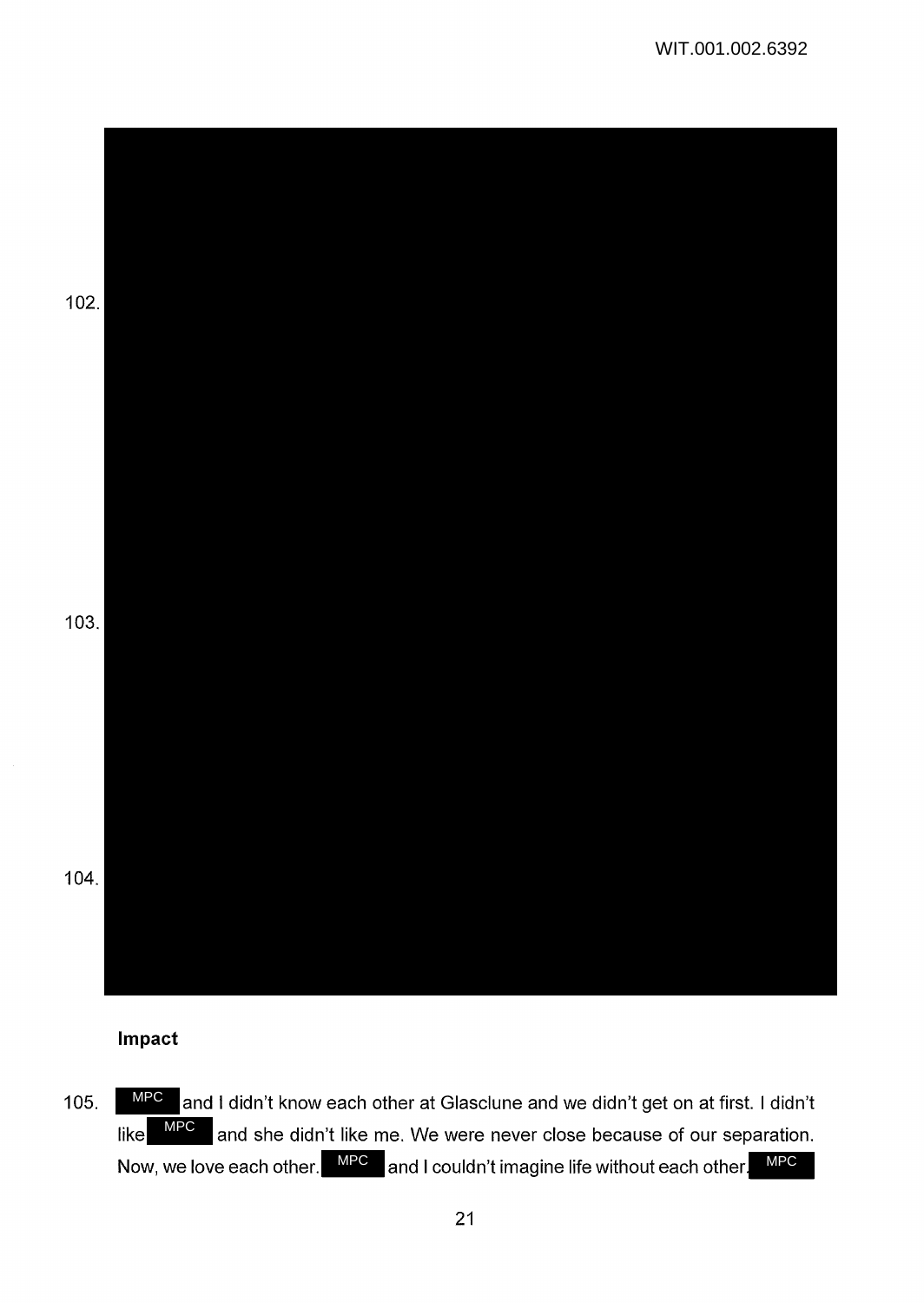WIT.001.002.6393

is my sister and she's been a godsend to me throughout the years. She was the only family I had. I didn't meet my family in the United Kingdom until I was 55 years old.

- 106. For the first few years of our lives, **MPC** and I met then separated, met then separated. That's how it was. It's understandable why we didn't get on very well for a few years. Deep down in my heart I always knew **MPC** was my sister. We had the same mother and father. MPC and I shared what we had been through, being in institutions. It was difficult. You can't form warm relationships with anyone.
- 107. The staff at Glasclune were not very nice. I don't ever remember feeling warm and comforted. The only good that has come out of my experience, is that it has made me into a very strong person. I'm able to deal with anything. In the early years of my life, I had a few insecurities all because of my childhood. There was one emotional trauma after another. I couldn't mix well with people. I've improved over the years. I've learned a lot in life. I'm quite savvy.
- 108. There were some nice times at Glasclune but, sadly, the thing that you wanted was missing, the emotion, the love, the hugs, the kisses. I was afraid to show my emotions in the end. I always vowed I'd make up for that with my own family. My family got love, hugs and kisses. I was very loving with my family. All the time, I must have been subconsciously thinking, this isn't going to happen to my family, they'll get the attention I didn't get.

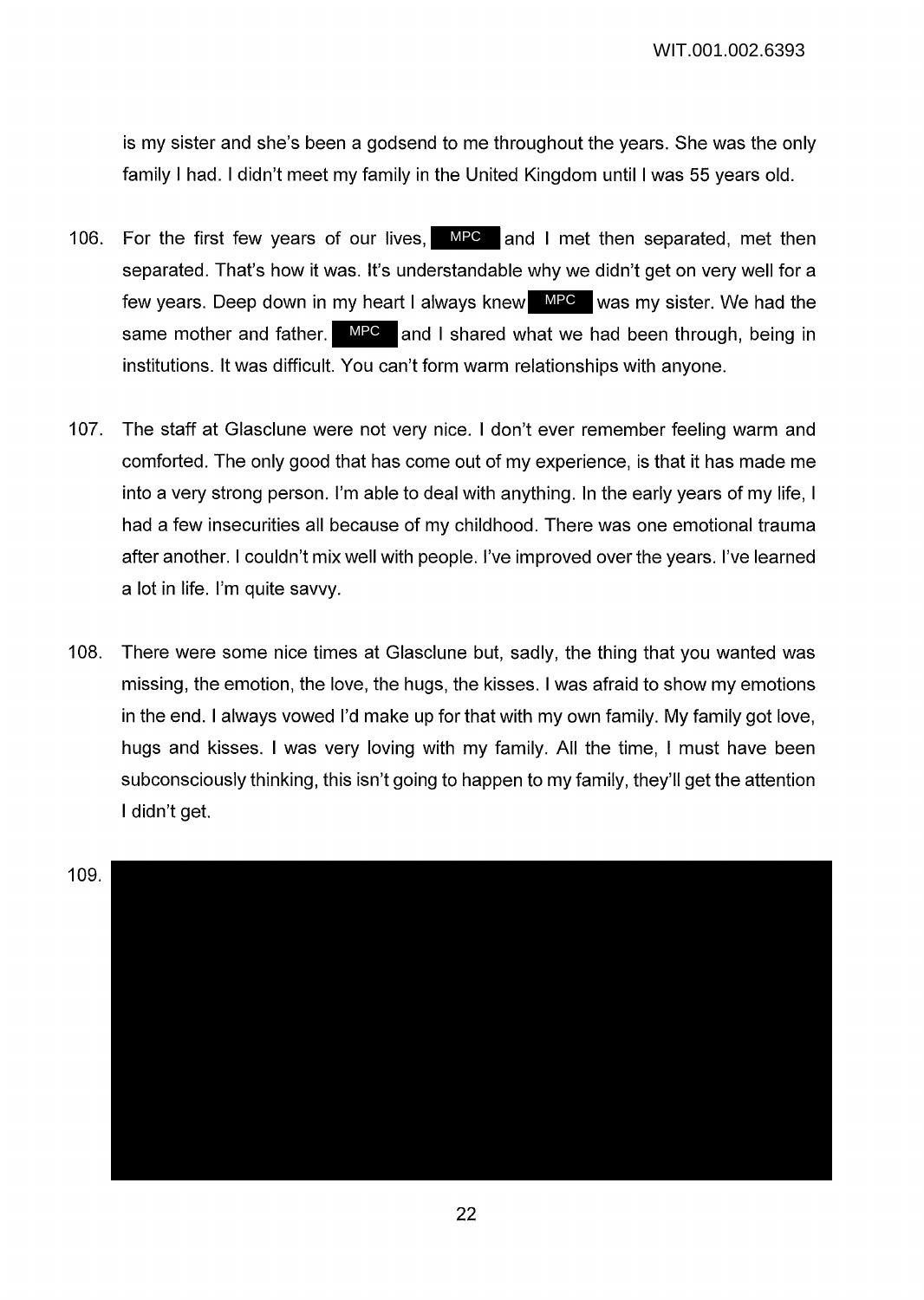

115. I've never blamed my mother for putting us in a home. She was given twelve months to take us back. My mother would have had to pay Barnardo's money for my upkeep in the first twelve months. It became obvious my mother didn't have the money, so I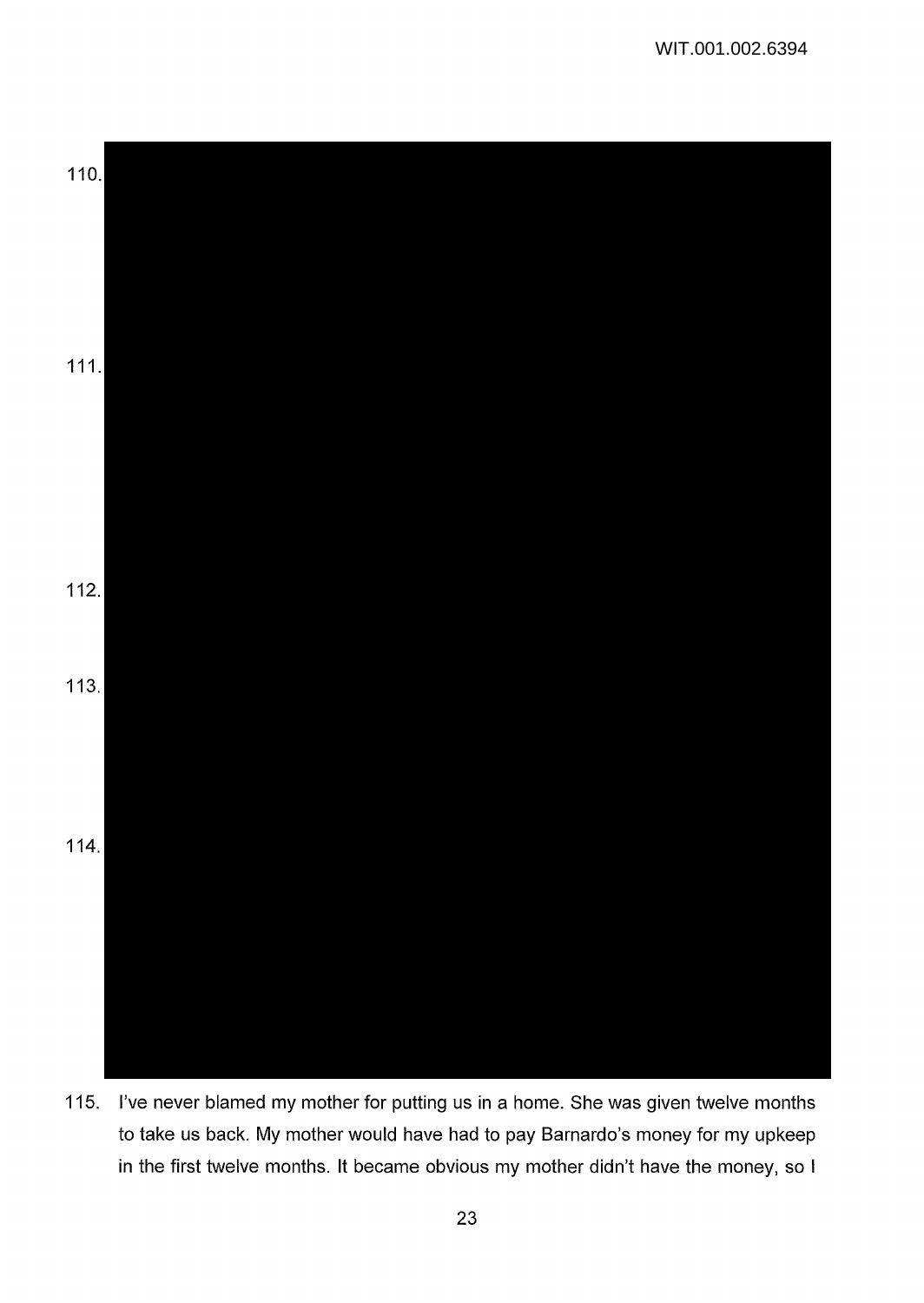was kept in the home. I think my mother had to live with this terrible guilt that she was forced to hand two children over. I always reassured my mother that I never once held it against her. What must it have been like for her, to be left stranded, with a wee baby, a three year old daughter and a little boy? My mother had no choice. She did what she thought was best. I have no regrets.

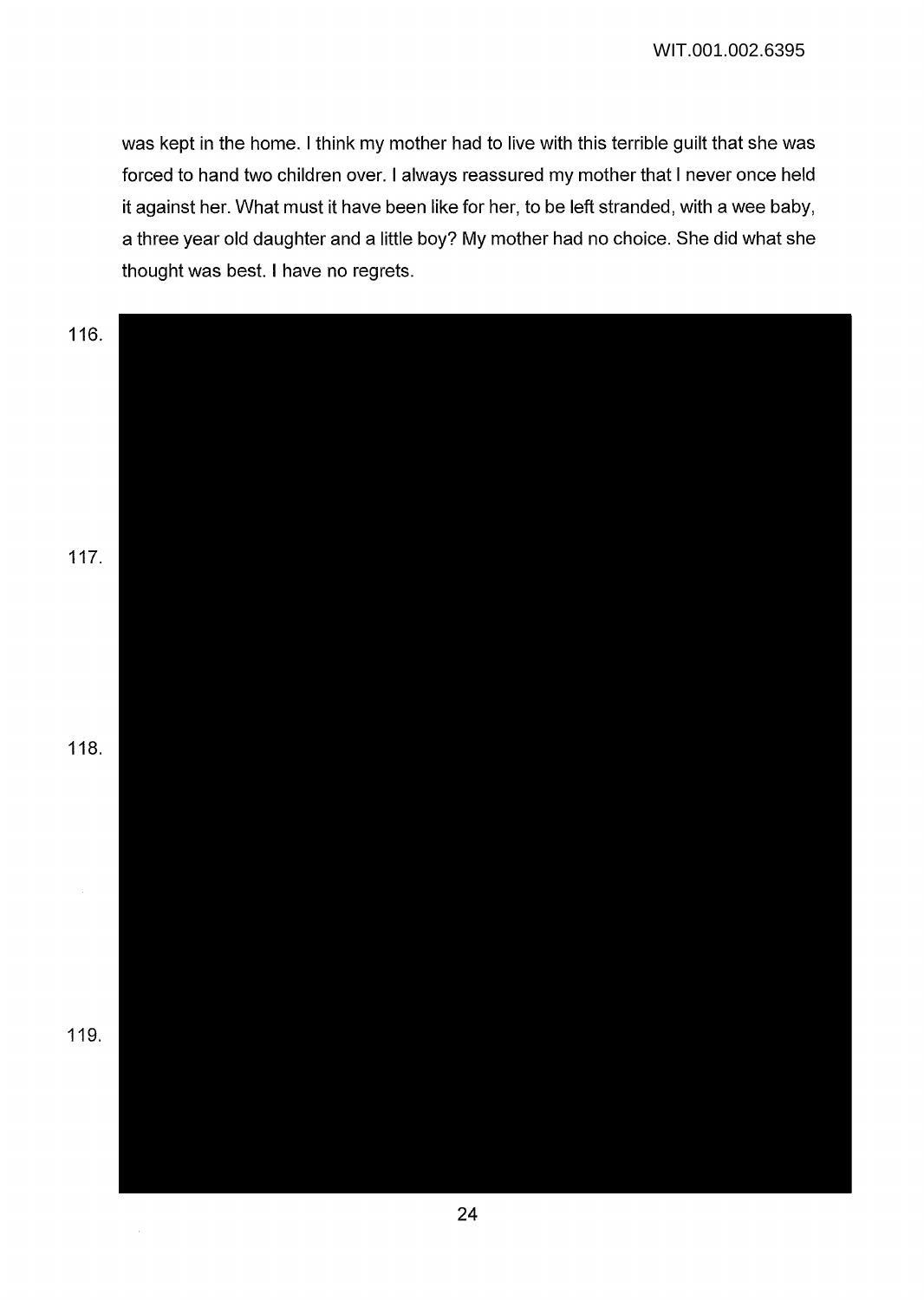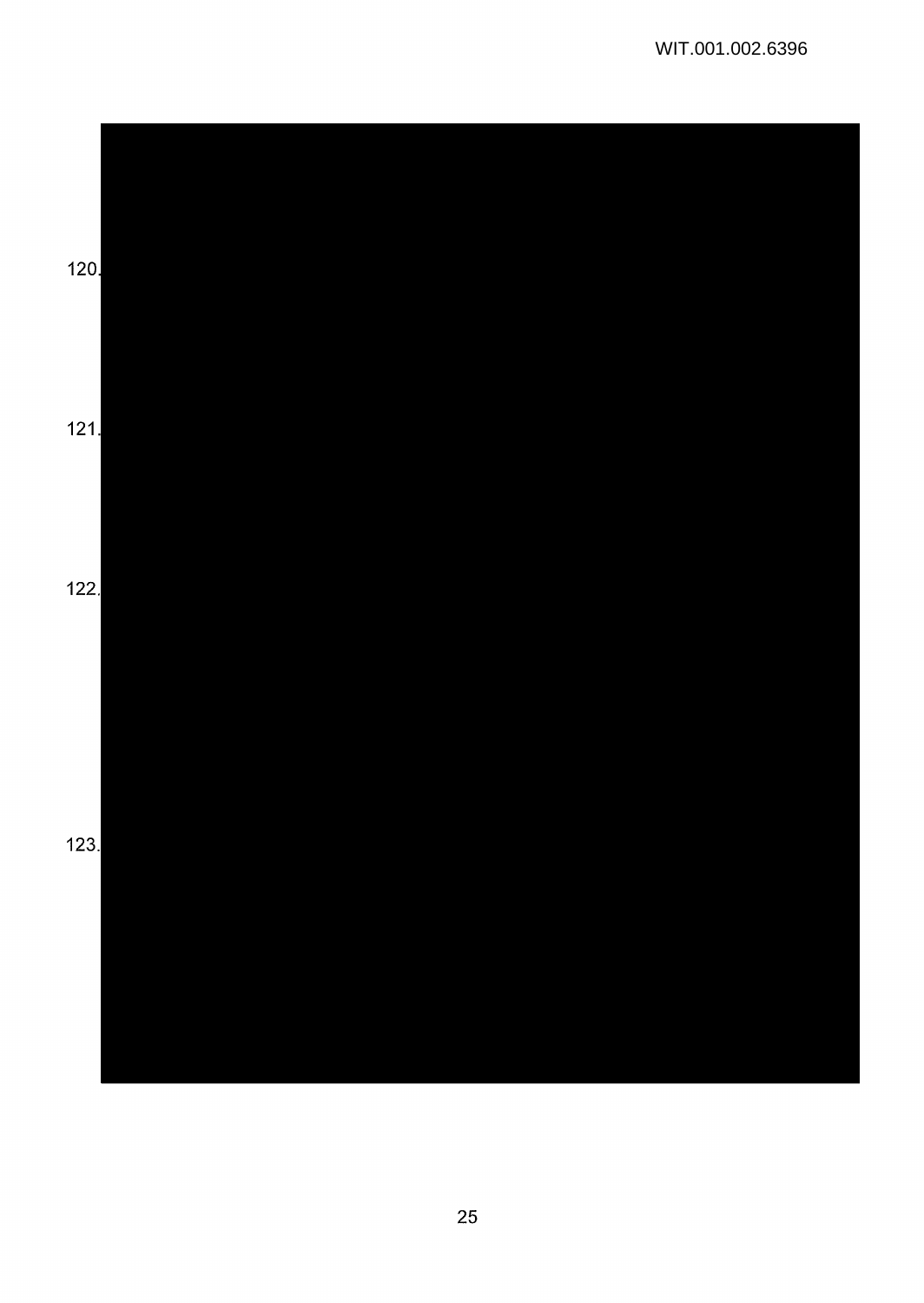124. 125.

# **Records**

- 126. I got my records from Barnardo's about twenty years ago. Barnardo's gave me information that I could apply for my records. Barnardo's vetted the records first and blacked out things they didn't want me to see, like family addresses. Getting my records was devastating. It was the cold way Barnardo's made their reports on you, like you were nothing, just a number. It was awful, the way they wrote the reports, almost like you weren't there. It's like the reports are not about you.
- 127. I got the records from Barnardo's in Australia. They had got information from Barnardo's in the United Kingdom, collated it and sent what they thought you could see. There are quite a lot of records but I do feel some of it is missing. There was a lot about my family that I would have liked to have known more. I don't think Barnardo's were telling me everything,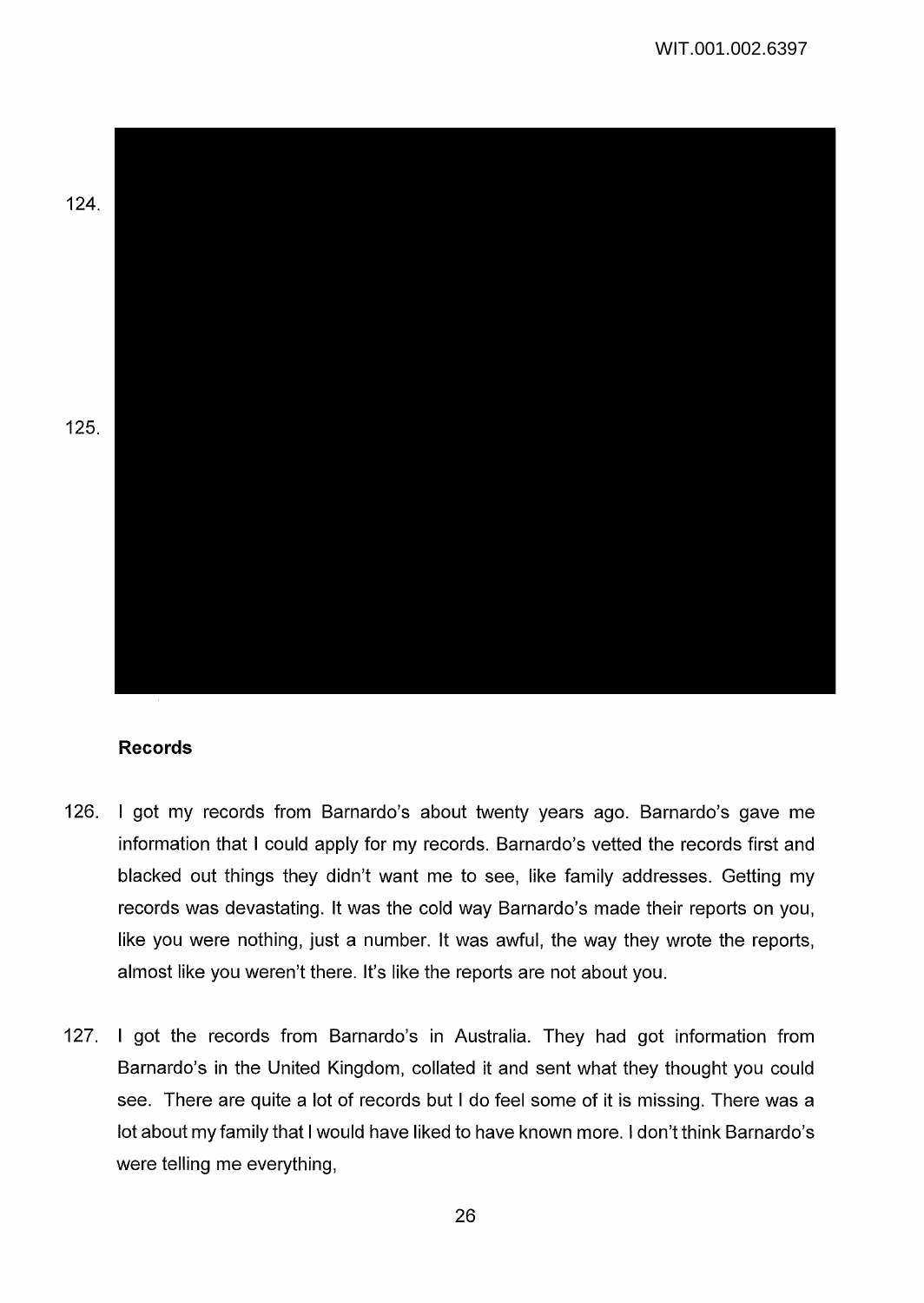128. There is information about my mother, when Barnardo's interviewed her. Barnardo's commented that my mother was a fine looking woman, well-kept but evasive about certain information Barnardo's wanted from her.

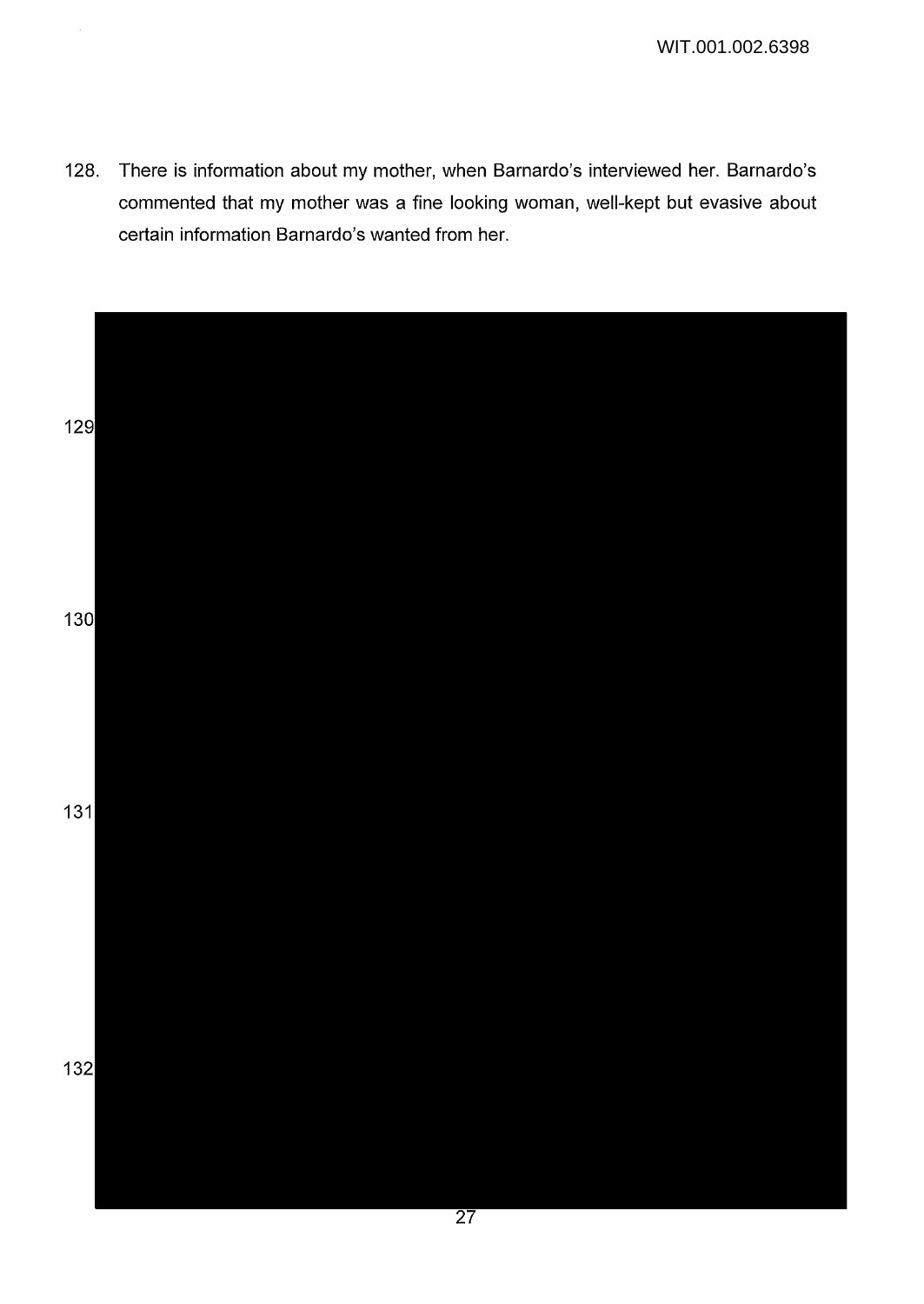